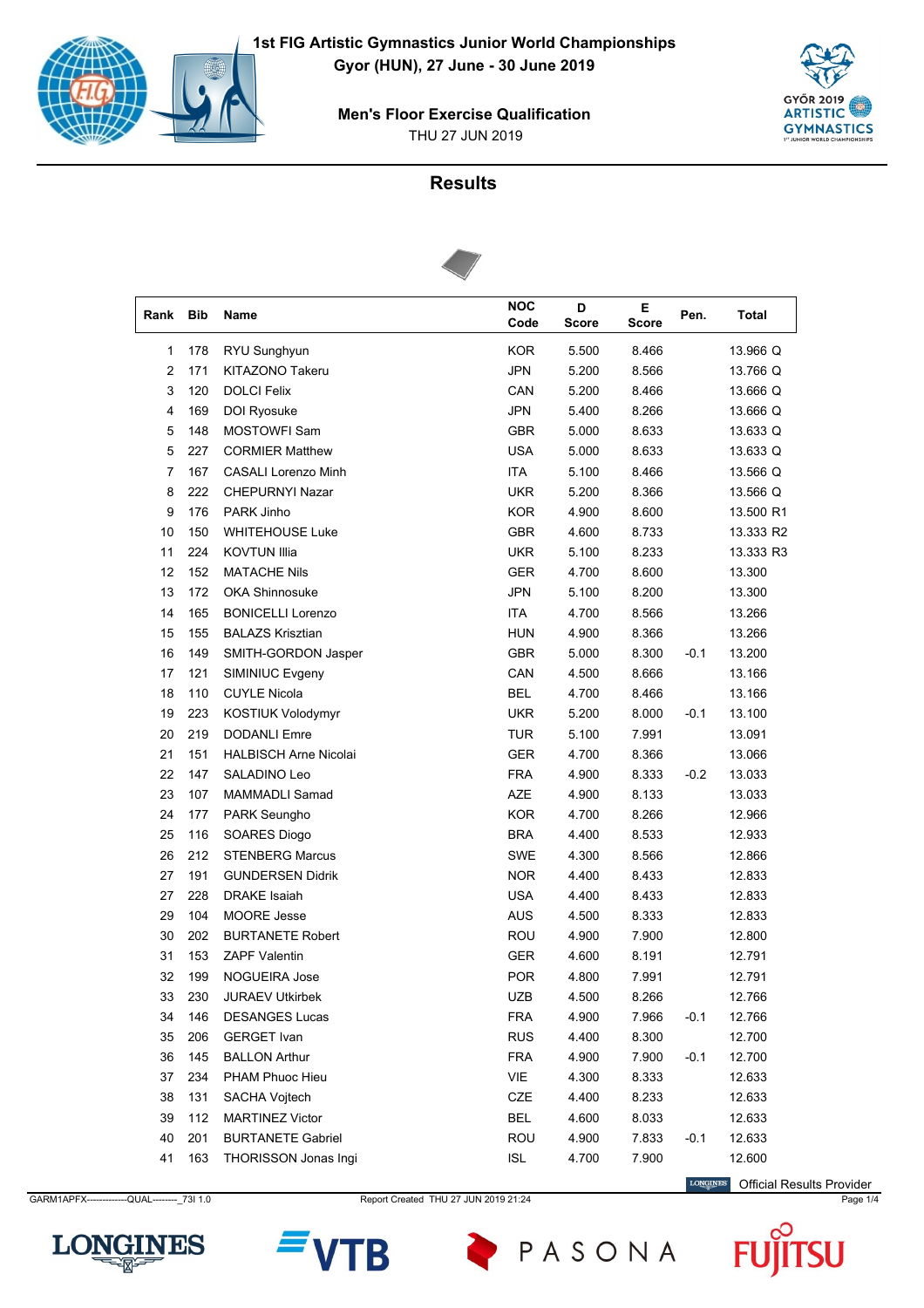



### **Results**



| Rank | <b>Bib</b> | Name                       | <b>NOC</b><br>Code | D<br><b>Score</b> | E.<br><b>Score</b> | Pen.   | <b>Total</b> |
|------|------------|----------------------------|--------------------|-------------------|--------------------|--------|--------------|
| 42   | 214        | <b>NAJJAR Lais</b>         | <b>SYR</b>         | 4.600             | 7.966              |        | 12.566       |
| 43   | 205        | <b>GASHKOV Kirill</b>      | <b>RUS</b>         | 4.500             | 8.133              | $-0.1$ | 12.533       |
| 44   | 193        | <b>DICK Sam</b>            | <b>NZL</b>         | 5.000             | 7.533              |        | 12.533       |
| 45   | 185        | <b>HERNANDEZ Alejandro</b> | <b>MEX</b>         | 4.400             | 8.066              |        | 12.466       |
| 46   | 184        | <b>GALICIA Maximiliano</b> | MEX                | 4.600             | 7.833              |        | 12.433       |
| 47   | 142        | REBOLLAR Hugo              | ESP                | 4.700             | 7.733              |        | 12.433       |
| 48   | 166        | <b>BRUNELLO Ivan</b>       | <b>ITA</b>         | 4.800             | 7.600              |        | 12.400       |
| 49   | 192        | <b>HEGGELUND Iver</b>      | <b>NOR</b>         | 4.100             | 8.266              |        | 12.366       |
| 50   | 164        | <b>INDIG Eyal</b>          | <b>ISR</b>         | 4.200             | 8.166              |        | 12.366       |
| 50   | 216        | LIN Ta-Lung                | <b>TPE</b>         | 4.200             | 8.166              |        | 12.366       |
| 52   | 173        | CHUBENKO Oleg              | <b>KAZ</b>         | 4.400             | 7.966              |        | 12.366       |
| 53   | 105        | <b>SMITH Kiplin</b>        | <b>AUS</b>         | 3.800             | 8.533              |        | 12.333       |
| 54   | 215        | CHIOU Min-Han              | <b>TPE</b>         | 4.300             | 8.333              | $-0.3$ | 12.333       |
| 55   | 123        | LI Hongyan                 | <b>CHN</b>         | 5.100             | 7.233              |        | 12.333       |
| 56   | 109        | <b>HAQUE Ali Kader</b>     | <b>BAN</b>         | 4.300             | 8.100              | $-0.1$ | 12.300       |
| 57   | 208        | <b>KULIAK Ivan</b>         | <b>RUS</b>         | 4.800             | 7.900              | $-0.4$ | 12.300       |
| 58   | 233        | NGUYEN van Khanh Phong     | VIE                | 4.700             | 7.700              | $-0.1$ | 12.300       |
| 59   | 124        | YANG Haonan                | CHN                | 5.200             | 7.100              |        | 12.300       |
| 60   | 141        | <b>MORENO</b> Sergio       | <b>ESP</b>         | 5.100             | 7.283              | $-0.1$ | 12.283       |
| 61   | 188        | DAMDINDORJ Enkhtuvshin     | <b>MGL</b>         | 4.700             | 7.566              |        | 12.266       |
| 62   | 102        | <b>KHACHIKYAN Gagik</b>    | <b>ARM</b>         | 3.900             | 8.333              |        | 12.233       |
| 63   | 182        | <b>RODEVICS Edvins</b>     | LAT                | 4.000             | 8.200              |        | 12.200       |
| 64   | 186        | RAZO Paulino               | <b>MEX</b>         | 4.100             | 8.100              |        | 12.200       |
| 65   | 111        | <b>CUYLE Glen</b>          | <b>BEL</b>         | 4.500             | 7.700              |        | 12.200       |
| 66   | 117        | VIEIRA Joao                | <b>BRA</b>         | 5.000             | 7.500              | $-0.3$ | 12.200       |
| 67   | 129        | <b>ANGONAS Georgios</b>    | <b>CYP</b>         | 4.100             | 8.066              |        | 12.166       |
| 68   | 139        | MOUSSA Mohamed             | EGY                | 4.200             | 7.966              |        | 12.166       |
| 69   | 101        | <b>GOMEZ Santiago</b>      | <b>ARG</b>         | 4.000             | 8.133              |        | 12.133       |
| 69   | 204        | <b>LANGE Ruan</b>          | <b>RSA</b>         | 4.000             | 8.133              |        | 12.133       |
| 71   | 106        | <b>MAYER Elias</b>         | AUT                | 4.100             | 8.033              |        | 12.133       |
| 72   | 100        | <b>ESPINDOLA Fernando</b>  | ARG                | 3.800             | 8.300              |        | 12.100       |
| 73   | 118        | <b>TRIFONOV Teodor</b>     | <b>BUL</b>         | 4.600             | 7.600              | -0.1   | 12.100       |
| 74   | 220        | <b>SENER Kerem</b>         | <b>TUR</b>         | 4.700             | 7.666              | $-0.3$ | 12.066       |
| 75   | 197        | <b>ALARCON Daniel</b>      | PER                | 4.600             | 7.566              | $-0.1$ | 12.066       |
| 76   | 115        | <b>SAMPAIO Patrick</b>     | <b>BRA</b>         | 4.600             | 7.466              |        | 12.066       |
| 77   | 174        | <b>MAKIYEV Nikolay</b>     | KAZ                | 4.000             | 8.033              |        | 12.033       |
| 78   | 195        | <b>HALL Brodyn</b>         | NZL                | 4.400             | 7.633              |        | 12.033       |
| 79   | 160        | <b>GHAHREMANI Amir Ali</b> | <b>IRI</b>         | 4.000             | 8.000              |        | 12.000       |
| 80   | 143        | <b>TUYA PEREZ Daniel</b>   | <b>ESP</b>         | 4.100             | 7.900              |        | 12.000       |
| 81   | 103        | <b>HARDY James</b>         | <b>AUS</b>         | 4.900             | 7.100              |        | 12.000       |
| 82   | 187        | BAYARSAIKHAN Boldbaatar    | MGL                | 4.200             | 7.833              | $-0.1$ | 11.933       |

GARM1APFX------------QUAL--------- 73I 1.0 Report Created THU 27 JUN 2019 21:24 Page 2/4 Page 2/4

**LONGINES** Official Results Provider







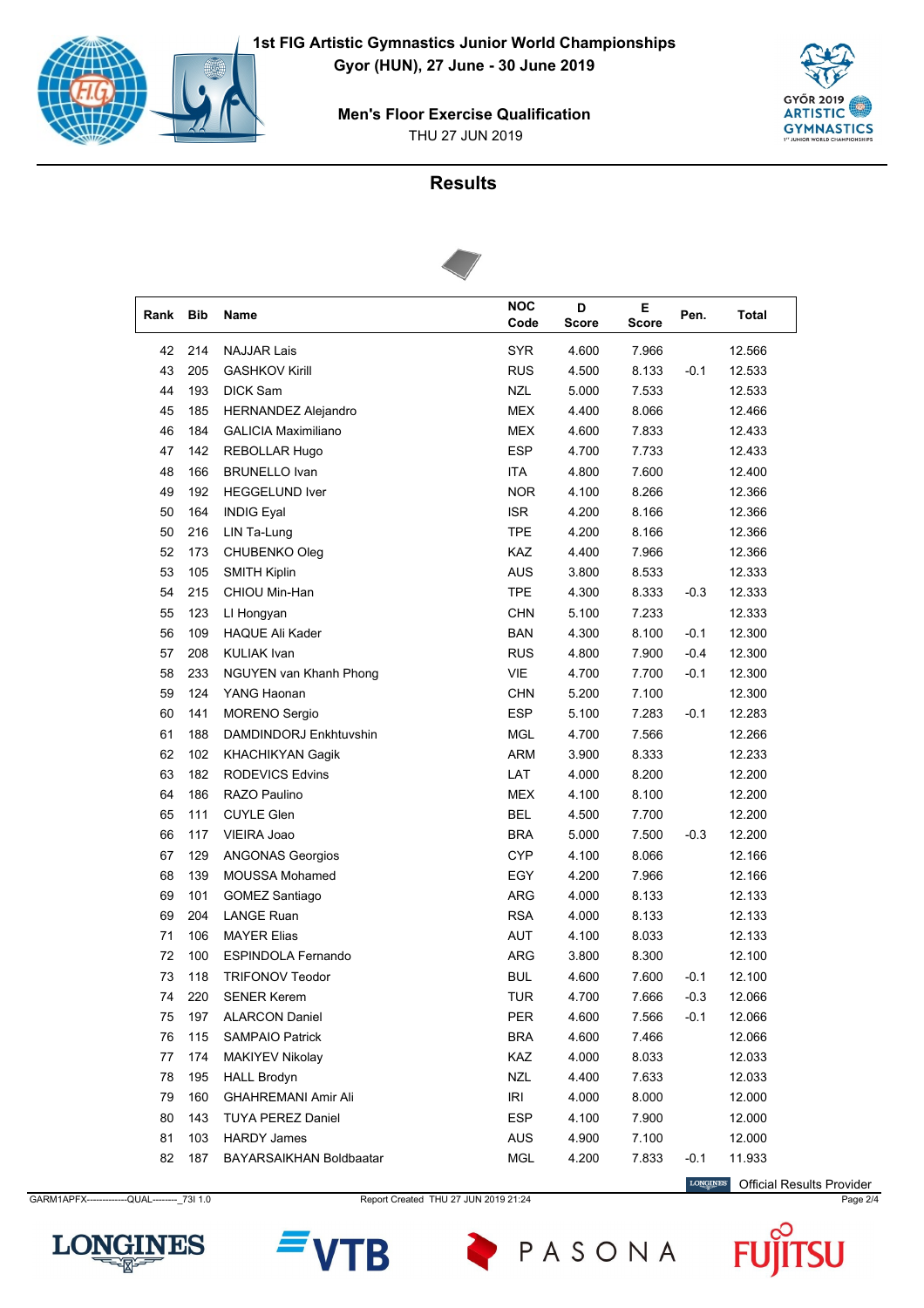



### **Results**



| Rank | <b>Bib</b> | Name                             | <b>NOC</b><br>Code | D<br><b>Score</b> | E.<br><b>Score</b> | Pen.   | <b>Total</b> |  |
|------|------------|----------------------------------|--------------------|-------------------|--------------------|--------|--------------|--|
| 83   | 108        | <b>SAFAROV Mansum</b>            | <b>AZE</b>         | 4.100             | 7.833              |        | 11.933       |  |
| 84   | 134        | <b>CALVACHE Pablo</b>            | ECU                | 4.200             | 7.700              |        | 11.900       |  |
| 85   | 217        | <b>WU Tsung-Hua</b>              | <b>TPE</b>         | 4.200             | 7.766              | $-0.1$ | 11.866       |  |
| 86   | 209        | MILOJEVIC Luka                   | <b>SRB</b>         | 4.100             | 7.766              |        | 11.866       |  |
| 87   | 135        | <b>LOPEZ Cesar</b>               | ECU                | 4.400             | 7.466              |        | 11.866       |  |
| 88   | 198        | <b>GARNCZAREK Kacper</b>         | POL                | 4.700             | 7.266              | $-0.1$ | 11.866       |  |
| 89   | 113        | YAKUBAU Pavel                    | <b>BLR</b>         | 4.600             | 7.500              | $-0.3$ | 11.800       |  |
| 90   | 119        | <b>CHRONOPOULOS loannis</b>      | CAN                | 3.900             | 7.991              | $-0.1$ | 11.791       |  |
| 91   | 190        | AMBLIE Joar                      | <b>NOR</b>         | 3.800             | 7.900              |        | 11.700       |  |
| 92   | 211        | <b>HYLL Vilgot</b>               | <b>SWE</b>         | 3.900             | 7.800              |        | 11.700       |  |
| 93   | 226        | <b>BRAUNTON Garrett</b>          | <b>USA</b>         | 4.500             | 7.500              | $-0.3$ | 11.700       |  |
| 94   | 221        | <b>TARHAN Bora</b>               | <b>TUR</b>         | 4.500             | 7.166              |        | 11.666       |  |
| 95   | 203        | <b>SOICA Raul Gabriel</b>        | <b>ROU</b>         | 3.600             | 8.033              |        | 11.633       |  |
| 96   | 136        | <b>VALENCIA Johnny</b>           | ECU                | 3.900             | 7.733              |        | 11.633       |  |
| 97   | 175        | <b>TOIBAZAROV Alisher</b>        | KAZ                | 4.300             | 7.333              |        | 11.633       |  |
| 98   | 137        | ABDELHALEEM Abdelrahman          | EGY                | 4.400             | 7.200              |        | 11.600       |  |
| 99   | 161        | SALMANICHARANI Mahdyar           | IRI                | 3.500             | 8.000              |        | 11.500       |  |
| 100  | 231        | <b>KAMILJANOV Ravshan</b>        | UZB                | 4.200             | 7.266              |        | 11.466       |  |
| 101  | 180        | <b>CUDOVSKIS Edgars</b>          | LAT                | 4.200             | 7.633              | $-0.4$ | 11.433       |  |
| 102  | 132        | VOGL Stepan                      | CZE                | 3.900             | 7.533              |        | 11.433       |  |
| 103  | 125        | YANG Yanzhi                      | <b>CHN</b>         | 4.900             | 6.600              | $-0.1$ | 11.400       |  |
| 104  | 130        | <b>BEHAL Jonas</b>               | CZE                | 3.700             | 7.666              |        | 11.366       |  |
| 105  | 138        | <b>ELSHOBKI Omar</b>             | EGY                | 4.300             | 7.066              |        | 11.366       |  |
| 106  | 154        | <b>GRAIKOS Alkinoos Nikolaos</b> | GRE                | 4.500             | 6.833              |        | 11.333       |  |
| 106  | 194        | <b>FU-ALLEN William</b>          | <b>NZL</b>         | 4.500             | 6.833              |        | 11.333       |  |
| 108  | 133        | <b>MOLLGAARD Sofus</b>           | <b>DEN</b>         | 3.800             | 7.500              |        | 11.300       |  |
| 109  | 210        | NEMCOVIC Matej                   | <b>SVK</b>         | 4.100             | 7.200              |        | 11.300       |  |
| 110  | 232        | MAMATKULOV Fayoziddin            | UZB                | 3.900             | 7.333              |        | 11.233       |  |
| 111  | 183        | CHASAZYROVAS Gytis               | LTU                | 4.400             | 6.833              |        | 11.233       |  |
| 112  | 157        | DOBROVITZ Adam                   | <b>HUN</b>         | 4.400             | 6.800              |        | 11.200       |  |
| 113  | 144        | <b>KARSIKAS Akseli</b>           | <b>FIN</b>         | 4.600             | 6.466              |        | 11.066       |  |
| 114  | 189        | <b>ERKHEMBAYAR Usukhbayar</b>    | <b>MGL</b>         | 4.300             | 6.600              |        | 10.900       |  |
| 115  | 181        | <b>PLATE Riards</b>              | LAT                | 4.200             | 6.733              | $-0.3$ | 10.633       |  |
| 116  | 213        | <b>SUNDELL William</b>           | <b>SWE</b>         | 3.700             | 6.600              |        | 10.300       |  |
| 117  | 156        | <b>BATORI Szabolcs</b>           | <b>HUN</b>         | 3.800             | 6.466              |        | 10.266       |  |
| 118  | 127        | <b>AGUILAR Marcos</b>            | COL                | 4.300             | 5.433              |        | 9.733        |  |
| 119  | 196        | PUTATURO Joseph                  | PAN                | 2.800             | 6.200              |        | 9.000        |  |
| 120  | 179        | <b>ALSAMIRI Nasser</b>           | <b>KSA</b>         | 3.200             | 6.366              | $-4.0$ | 5.566        |  |
| 121  | 128        | <b>ZUGEC Mateo</b>               | CRO                | 1.500             | 7.833              | $-4.0$ | 5.333        |  |
|      | 159        | AYENEHBAND Omid                  | <b>IRI</b>         |                   |                    |        | <b>DNS</b>   |  |

GARM1APFX------------QUAL---------\_73I 1.0 Report Created THU 27 JUN 2019 21:24 Page 3/4 Page 3/4

**LONGINES** Official Results Provider





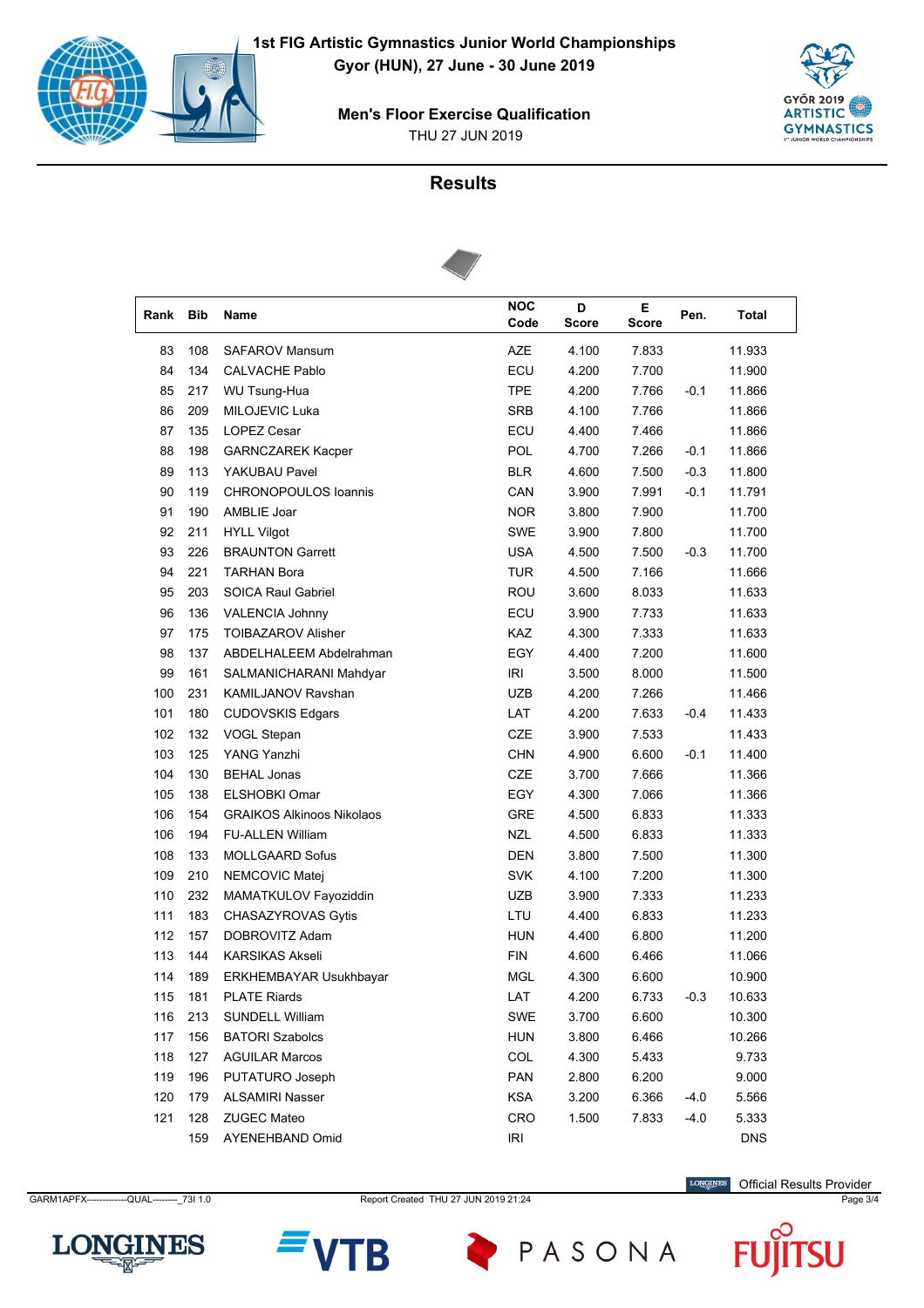



## **Results**



| Note:                                                                                                                                       |                    |              |                                      |                                             |                                                     |
|---------------------------------------------------------------------------------------------------------------------------------------------|--------------------|--------------|--------------------------------------|---------------------------------------------|-----------------------------------------------------|
| If a qualified gymnast withdraws from the final, they may be replaced by another gymnast from the same NOC if that gymnast is ranked higher |                    |              |                                      |                                             |                                                     |
| than the nominated reserve gymnasts.                                                                                                        |                    |              |                                      |                                             |                                                     |
|                                                                                                                                             |                    |              |                                      |                                             |                                                     |
| Legend:                                                                                                                                     |                    |              |                                      |                                             |                                                     |
| <b>D</b> Difficulty                                                                                                                         | <b>E</b> Execution | Pen. Penalty | <b>DNS</b> Did Not Start             | <b>Q</b> Qualified for Floor Exercise Final |                                                     |
| <b>Rx</b> Reserve for Floor Exercise Final                                                                                                  |                    |              |                                      |                                             |                                                     |
|                                                                                                                                             |                    |              |                                      |                                             | <b>LONGINES</b><br><b>Official Results Provider</b> |
| GARM1APFX--------------QUAL-------- 73I 1.0                                                                                                 |                    |              | Report Created THU 27 JUN 2019 21:24 |                                             | Page 4/4                                            |
|                                                                                                                                             |                    |              |                                      |                                             |                                                     |
|                                                                                                                                             |                    |              |                                      |                                             | <b>FUJITSU</b>                                      |
| <b>LONGINES</b>                                                                                                                             | $=$ VTR            |              |                                      | PASONA                                      |                                                     |
| 트센트                                                                                                                                         |                    |              |                                      |                                             |                                                     |
|                                                                                                                                             |                    |              |                                      |                                             |                                                     |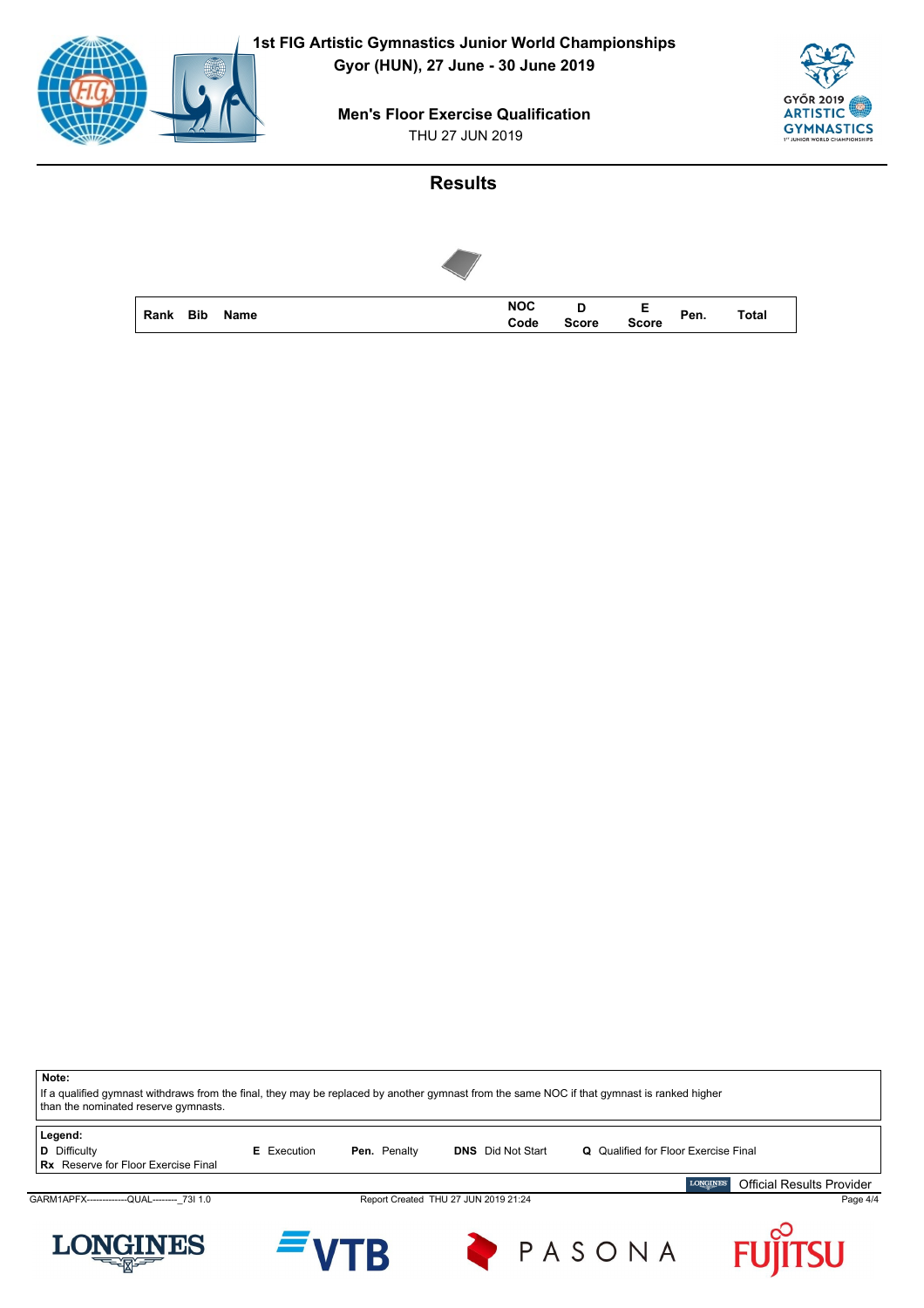



### **Results**



| Rank           | <b>Bib</b> | Name                             | <b>NOC</b><br>Code | D<br><b>Score</b> | Е.<br><b>Score</b> | Pen. | Total     |
|----------------|------------|----------------------------------|--------------------|-------------------|--------------------|------|-----------|
| 1              | 172        | <b>OKA Shinnosuke</b>            | <b>JPN</b>         | 5.200             | 8.700              |      | 13.900 Q  |
| $\overline{2}$ | 171        | KITAZONO Takeru                  | <b>JPN</b>         | 5.100             | 8.533              |      | 13.633 Q  |
| 3              | 169        | DOI Ryosuke                      | <b>JPN</b>         | 5.000             | 8.466              |      | 13.466    |
| 4              | 124        | YANG Haonan                      | <b>CHN</b>         | 4.400             | 8.766              |      | 13.166 Q  |
| 5              | 102        | <b>KHACHIKYAN Gagik</b>          | <b>ARM</b>         | 5.200             | 7.900              |      | 13.100 Q  |
| 6              | 182        | <b>RODEVICS Edvins</b>           | LAT                | 4.700             | 8.366              |      | 13.066 Q  |
| 7              | 224        | <b>KOVTUN Illia</b>              | <b>UKR</b>         | 5.900             | 7.066              |      | 12.966 Q  |
| 8              | 107        | <b>MAMMADLI Samad</b>            | AZE                | 4.900             | 8.000              |      | 12.900 Q  |
| 9              | 128        | <b>ZUGEC Mateo</b>               | CRO                | 4.500             | 8.366              |      | 12.866 Q  |
| 10             | 223        | <b>KOSTIUK Volodymyr</b>         | <b>UKR</b>         | 4.900             | 7.966              |      | 12.866 R1 |
| 11             | 121        | SIMINIUC Evgeny                  | CAN                | 4.200             | 8.600              |      | 12.800 R2 |
| 12             | 165        | <b>BONICELLI Lorenzo</b>         | <b>ITA</b>         | 4.400             | 8.400              |      | 12.800 R3 |
| 12             | 166        | <b>BRUNELLO Ivan</b>             | <b>ITA</b>         | 4.400             | 8.400              |      | 12.800 R3 |
| 14             | 137        | ABDELHALEEM Abdelrahman          | EGY                | 4.500             | 8.300              |      | 12.800    |
| 15             | 138        | <b>ELSHOBKI Omar</b>             | EGY                | 4.200             | 8.575              |      | 12.775    |
| 16             | 105        | <b>SMITH Kiplin</b>              | <b>AUS</b>         | 4.400             | 8.266              |      | 12.666    |
| 17             | 206        | <b>GERGET Ivan</b>               | <b>RUS</b>         | 4.300             | 8.300              |      | 12.600    |
| 18             | 230        | <b>JURAEV Utkirbek</b>           | UZB                | 5.100             | 7.500              |      | 12.600    |
| 19             | 139        | <b>MOUSSA Mohamed</b>            | EGY                | 4.300             | 8.266              |      | 12.566    |
| 19             | 167        | <b>CASALI Lorenzo Minh</b>       | <b>ITA</b>         | 4.300             | 8.266              |      | 12.566    |
| 21             | 177        | PARK Seungho                     | <b>KOR</b>         | 4.500             | 8.066              |      | 12.566    |
| 22             | 154        | <b>GRAIKOS Alkinoos Nikolaos</b> | <b>GRE</b>         | 4.300             | 8.133              |      | 12.433    |
| 23             | 222        | <b>CHEPURNYI Nazar</b>           | <b>UKR</b>         | 5.600             | 6.833              |      | 12.433    |
| 24             | 125        | YANG Yanzhi                      | <b>CHN</b>         | 3.900             | 8.525              |      | 12.425    |
| 25             | 123        | LI Hongyan                       | <b>CHN</b>         | 4.100             | 8.300              |      | 12.400    |
| 26             | 205        | <b>GASHKOV Kirill</b>            | <b>RUS</b>         | 4.400             | 8.000              |      | 12.400    |
| 27             | 202        | <b>BURTANETE Robert</b>          | ROU                | 4.000             | 8.366              |      | 12.366    |
| 28             | 226        | <b>BRAUNTON Garrett</b>          | <b>USA</b>         | 3.800             | 8.541              |      | 12.341    |
| 29             | 153        | <b>ZAPF Valentin</b>             | <b>GER</b>         | 3.800             | 8.500              |      | 12.300    |
| 30             | 164        | <b>INDIG Eyal</b>                | ISR.               | 3.900             | 8.400              |      | 12.300    |
| 31             | 176        | PARK Jinho                       | <b>KOR</b>         | 4.000             | 8.300              |      | 12.300    |
| 31             | 201        | <b>BURTANETE Gabriel</b>         | ROU                | 4.000             | 8.300              |      | 12.300    |
| 31             | 233        | NGUYEN van Khanh Phong           | VIE                | 4.000             | 8.300              |      | 12.300    |
| 34             | 115        | <b>SAMPAIO Patrick</b>           | <b>BRA</b>         | 4.200             | 8.100              |      | 12.300    |
| 35             | 183        | CHASAZYROVAS Gytis               | LTU                | 4.300             | 7.991              |      | 12.291    |
| 36             | 112        | <b>MARTINEZ Victor</b>           | <b>BEL</b>         | 3.800             | 8.400              |      | 12.200    |
| 37             | 146        | <b>DESANGES Lucas</b>            | <b>FRA</b>         | 4.500             | 7.666              |      | 12.166    |
| 38             | 213        | SUNDELL William                  | SWE                | 3.900             | 8.233              |      | 12.133    |
| 39             | 101        | <b>GOMEZ Santiago</b>            | ARG                | 4.200             | 7.933              |      | 12.133    |
| 39             | 151        | <b>HALBISCH Arne Nicolai</b>     | GER                | 4.200             | 7.933              |      | 12.133    |
| 41             | 204        | <b>LANGE Ruan</b>                | <b>RSA</b>         | 4.000             | 8.066              |      | 12.066    |

GARM1APPH------------QUAL--------- 73I 1.0 Report Created THU 27 JUN 2019 21:22 Page 1/4 Page 1/4

LONGINES Official Results Provider







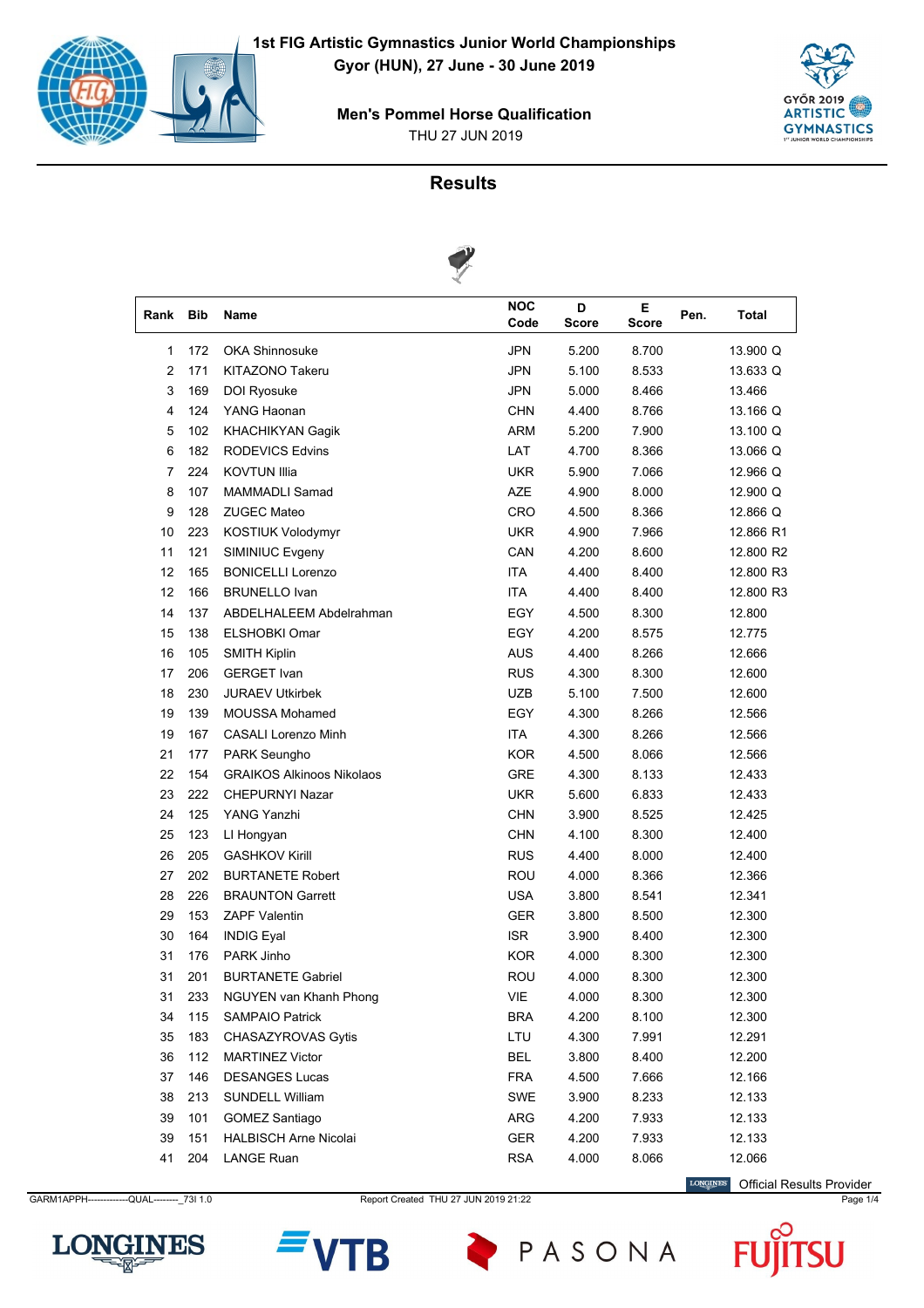



### **Results**



| Rank | <b>Bib</b> | Name                        | <b>NOC</b><br>Code | D<br><b>Score</b> | Е<br><b>Score</b> | Pen. | <b>Total</b> |
|------|------------|-----------------------------|--------------------|-------------------|-------------------|------|--------------|
| 42   | 119        | <b>CHRONOPOULOS loannis</b> | CAN                | 4.300             | 7.733             |      | 12.033       |
| 43   | 212        | <b>STENBERG Marcus</b>      | <b>SWE</b>         | 3.200             | 8.775             |      | 11.975       |
| 44   | 220        | <b>SENER Kerem</b>          | <b>TUR</b>         | 3.300             | 8.666             |      | 11.966       |
| 45   | 152        | <b>MATACHE Nils</b>         | <b>GER</b>         | 3.900             | 8.066             |      | 11.966       |
| 46   | 150        | <b>WHITEHOUSE Luke</b>      | <b>GBR</b>         | 4.300             | 7.666             |      | 11.966       |
| 47   | 227        | <b>CORMIER Matthew</b>      | <b>USA</b>         | 3.300             | 8.633             |      | 11.933       |
| 48   | 141        | <b>MORENO Sergio</b>        | <b>ESP</b>         | 4.100             | 7.833             |      | 11.933       |
| 49   | 120        | <b>DOLCI Felix</b>          | CAN                | 4.000             | 7.900             |      | 11.900       |
| 50   | 110        | <b>CUYLE Nicola</b>         | <b>BEL</b>         | 4.500             | 7.400             |      | 11.900       |
| 51   | 208        | <b>KULIAK Ivan</b>          | <b>RUS</b>         | 4.300             | 7.566             |      | 11.866       |
| 52   | 143        | <b>TUYA PEREZ Daniel</b>    | <b>ESP</b>         | 4.500             | 7.366             |      | 11.866       |
| 53   | 203        | <b>SOICA Raul Gabriel</b>   | ROU                | 4.000             | 7.800             |      | 11.800       |
| 54   | 178        | RYU Sunghyun                | <b>KOR</b>         | 4.200             | 7.566             |      | 11.766       |
| 55   | 198        | <b>GARNCZAREK Kacper</b>    | POL                | 3.600             | 8.133             |      | 11.733       |
| 56   | 216        | LIN Ta-Lung                 | <b>TPE</b>         | 4.100             | 7.633             |      | 11.733       |
| 57   | 148        | <b>MOSTOWFI Sam</b>         | <b>GBR</b>         | 3.800             | 7.833             |      | 11.633       |
| 58   | 134        | <b>CALVACHE Pablo</b>       | ECU                | 4.000             | 7.633             |      | 11.633       |
| 59   | 161        | SALMANICHARANI Mahdyar      | IRI                | 3.500             | 8.100             |      | 11.600       |
| 60   | 160        | <b>GHAHREMANI Amir Ali</b>  | IRI                | 3.800             | 7.800             |      | 11.600       |
| 61   | 147        | SALADINO Leo                | <b>FRA</b>         | 4.700             | 6.866             |      | 11.566       |
| 62   | 103        | <b>HARDY James</b>          | <b>AUS</b>         | 3.900             | 7.633             |      | 11.533       |
| 63   | 149        | SMITH-GORDON Jasper         | <b>GBR</b>         | 4.200             | 7.333             |      | 11.533       |
| 64   | 142        | REBOLLAR Hugo               | <b>ESP</b>         | 4.000             | 7.500             |      | 11.500       |
| 65   | 231        | KAMILJANOV Ravshan          | UZB                | 4.900             | 6.500             |      | 11.400       |
| 66   | 232        | MAMATKULOV Fayoziddin       | UZB                | 3.600             | 7.766             |      | 11.366       |
| 67   | 156        | <b>BATORI Szabolcs</b>      | <b>HUN</b>         | 4.200             | 7.133             |      | 11.333       |
| 68   | 194        | <b>FU-ALLEN William</b>     | <b>NZL</b>         | 3.600             | 7.700             |      | 11.300       |
| 69   | 221        | <b>TARHAN Bora</b>          | <b>TUR</b>         | 3.700             | 7.566             |      | 11.266       |
| 70   | 100        | <b>ESPINDOLA Fernando</b>   | <b>ARG</b>         | 4.000             | 7.100             |      | 11.100       |
| 71   | 192        | <b>HEGGELUND Iver</b>       | <b>NOR</b>         | 3.400             | 7.666             |      | 11.066       |
| 72   | 117        | VIEIRA Joao                 | <b>BRA</b>         | 4.000             | 7.066             |      | 11.066       |
| 73   | 118        | <b>TRIFONOV Teodor</b>      | <b>BUL</b>         | 4.600             | 6.466             |      | 11.066       |
| 73   | 173        | CHUBENKO Oleg               | KAZ                | 4.600             | 6.466             |      | 11.066       |
| 75   | 211        | <b>HYLL Vilgot</b>          | SWE                | 3.200             | 7.833             |      | 11.033       |
| 76   | 180        | <b>CUDOVSKIS Edgars</b>     | LAT                | 3.400             | 7.633             |      | 11.033       |
| 77   | 186        | RAZO Paulino                | <b>MEX</b>         | 3.800             | 7.200             |      | 11.000       |
| 78   | 228        | DRAKE Isaiah                | <b>USA</b>         | 4.700             | 6.300             |      | 11.000       |
| 79   | 144        | <b>KARSIKAS Akseli</b>      | <b>FIN</b>         | 3.600             | 7.300             |      | 10.900       |
| 80   | 209        | MILOJEVIC Luka              | SRB                | 3.200             | 7.666             |      | 10.866       |
| 81   | 116        | SOARES Diogo                | <b>BRA</b>         | 4.900             | 5.966             |      | 10.866       |
| 82   | 155        | <b>BALAZS Krisztian</b>     | <b>HUN</b>         | 3.800             | 6.966             |      | 10.766       |

CARM1APPH------------QUAL--------- 73I 1.0 Report Created THU 27 JUN 2019 21:22 Page 2/4 Page 2/4

LONGINES Official Results Provider





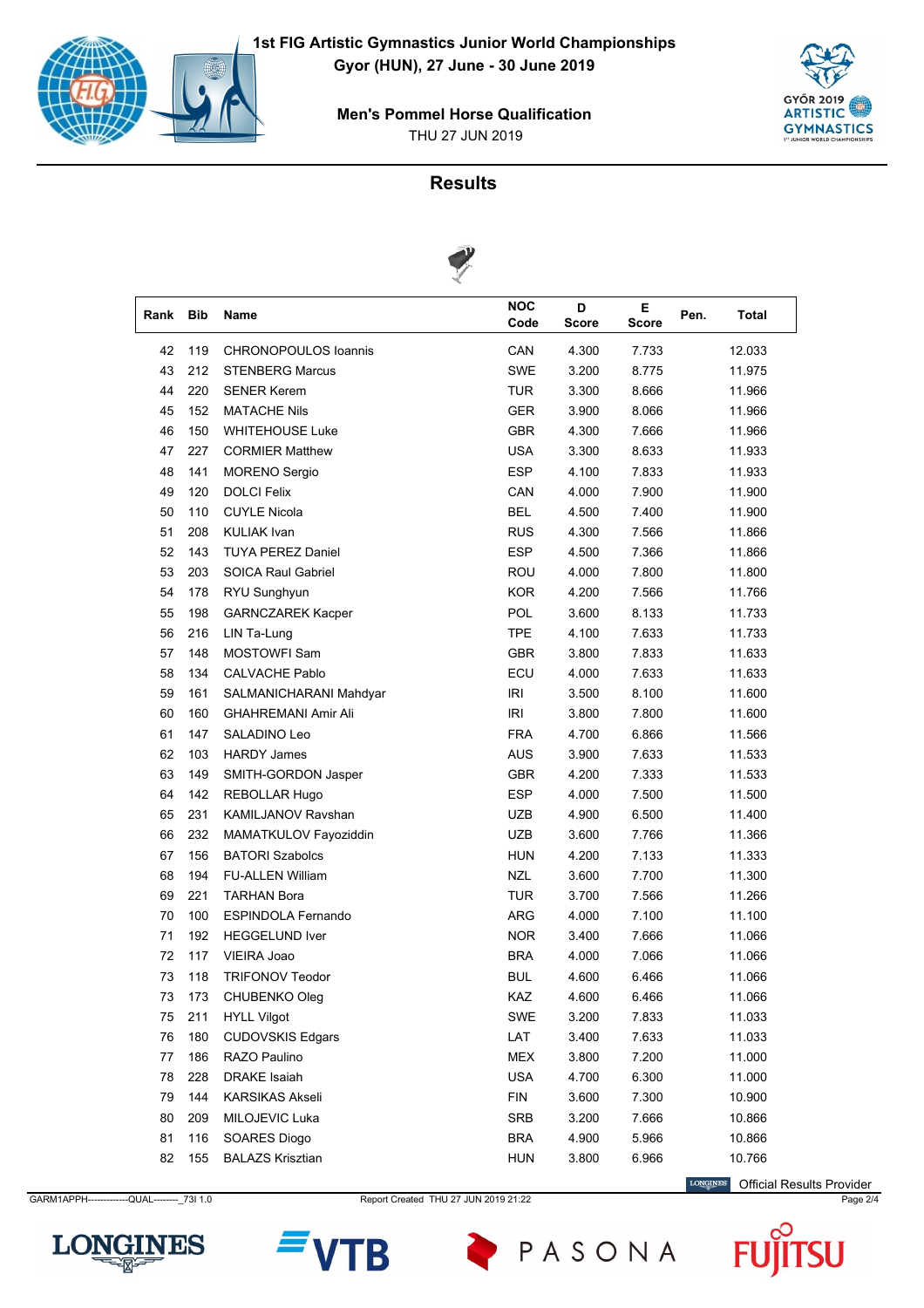



### **Results**



| Rank | <b>Bib</b> | Name                           | <b>NOC</b><br>Code | D<br><b>Score</b> | Е.<br><b>Score</b> | Pen.   | Total  |
|------|------------|--------------------------------|--------------------|-------------------|--------------------|--------|--------|
| 83   | 199        | <b>NOGUEIRA Jose</b>           | <b>POR</b>         | 2.800             | 7.933              |        | 10.733 |
| 84   | 104        | <b>MOORE Jesse</b>             | <b>AUS</b>         | 4.900             | 5.800              |        | 10.700 |
| 85   | 181        | <b>PLATE Riards</b>            | LAT                | 4.000             | 6.566              |        | 10.566 |
| 86   | 131        | SACHA Vojtech                  | <b>CZE</b>         | 3.200             | 7.266              |        | 10.466 |
| 87   | 210        | NEMCOVIC Matej                 | <b>SVK</b>         | 3.400             | 7.066              |        | 10.466 |
| 88   | 108        | <b>SAFAROV Mansum</b>          | AZE                | 3.400             | 7.033              |        | 10.433 |
| 89   | 145        | <b>BALLON Arthur</b>           | <b>FRA</b>         | 2.600             | 7.800              |        | 10.400 |
| 90   | 189        | ERKHEMBAYAR Usukhbayar         | <b>MGL</b>         | 3.700             | 6.700              |        | 10.400 |
| 91   | 157        | DOBROVITZ Adam                 | <b>HUN</b>         | 3.800             | 6.600              |        | 10.400 |
| 92   | 190        | AMBLIE Joar                    | <b>NOR</b>         | 3.900             | 6.500              |        | 10.400 |
| 93   | 215        | CHIOU Min-Han                  | <b>TPE</b>         | 3.600             | 6.700              |        | 10.300 |
| 94   | 191        | <b>GUNDERSEN Didrik</b>        | <b>NOR</b>         | 2.900             | 7.366              |        | 10.266 |
| 95   | 135        | <b>LOPEZ Cesar</b>             | ECU                | 3.000             | 7.233              |        | 10.233 |
| 96   | 175        | <b>TOIBAZAROV Alisher</b>      | KAZ                | 4.200             | 6.000              |        | 10.200 |
| 97   | 184        | <b>GALICIA Maximiliano</b>     | <b>MEX</b>         | 4.500             | 5.633              |        | 10.133 |
| 98   | 219        | <b>DODANLI Emre</b>            | <b>TUR</b>         | 3.300             | 6.666              |        | 9.966  |
| 99   | 136        | <b>VALENCIA Johnny</b>         | ECU                | 4.000             | 5.800              |        | 9.800  |
| 100  | 174        | <b>MAKIYEV Nikolay</b>         | <b>KAZ</b>         | 3.600             | 6.066              |        | 9.666  |
| 101  | 109        | <b>HAQUE Ali Kader</b>         | <b>BAN</b>         | 2.600             | 7.000              |        | 9.600  |
| 102  | 111        | <b>CUYLE Glen</b>              | <b>BEL</b>         | 3.300             | 6.233              |        | 9.533  |
| 103  | 193        | <b>DICK Sam</b>                | <b>NZL</b>         | 3.500             | 5.933              |        | 9.433  |
| 104  | 163        | THORISSON Jonas Ingi           | <b>ISL</b>         | 3.900             | 5.366              |        | 9.266  |
| 105  | 188        | DAMDINDORJ Enkhtuvshin         | <b>MGL</b>         | 4.500             | 4.766              |        | 9.266  |
| 106  | 132        | VOGL Stepan                    | CZE                | 2.400             | 6.600              |        | 9.000  |
| 107  | 130        | <b>BEHAL Jonas</b>             | CZE                | 2.600             | 5.933              |        | 8.533  |
| 108  | 195        | <b>HALL Brodyn</b>             | <b>NZL</b>         | 3.900             | 4.600              |        | 8.500  |
| 109  | 234        | PHAM Phuoc Hieu                | VIE                | 2.800             | 5.400              |        | 8.200  |
| 110  | 196        | PUTATURO Joseph                | <b>PAN</b>         | 2.500             | 5.666              |        | 8.166  |
| 111  | 217        | WU Tsung-Hua                   | <b>TPE</b>         | 3.600             | 4.533              |        | 8.133  |
| 112  | 106        | <b>MAYER Elias</b>             | <b>AUT</b>         | 2.900             | 5.200              |        | 8.100  |
| 113  | 187        | <b>BAYARSAIKHAN Boldbaatar</b> | <b>MGL</b>         | 2.400             | 5.100              |        | 7.500  |
| 114  | 133        | <b>MOLLGAARD Sofus</b>         | DEN                | 2.400             | 4.933              |        | 7.333  |
| 115  | 197        | <b>ALARCON Daniel</b>          | PER                | 3.300             | 3.366              | $-0.3$ | 6.366  |
| 116  | 113        | YAKUBAU Pavel                  | <b>BLR</b>         | 2.200             | 7.633              | $-4.0$ | 5.833  |
| 117  | 129        | <b>ANGONAS Georgios</b>        | <b>CYP</b>         | 2.300             | 6.900              | $-4.0$ | 5.200  |
| 118  | 179        | <b>ALSAMIRI Nasser</b>         | KSA                | 2.200             | 7.233              | $-4.3$ | 5.133  |
| 119  | 127        | <b>AGUILAR Marcos</b>          | COL                | 2.700             | 4.766              | $-4.0$ | 3.466  |
| 120  | 185        | <b>HERNANDEZ Alejandro</b>     | MEX                | 1.800             | 3.000              | $-4.0$ | 0.800  |

CARM1APPH------------QUAL--------- 73I 1.0 Report Created THU 27 JUN 2019 21:22 Page 3/4

LONGINES Official Results Provider





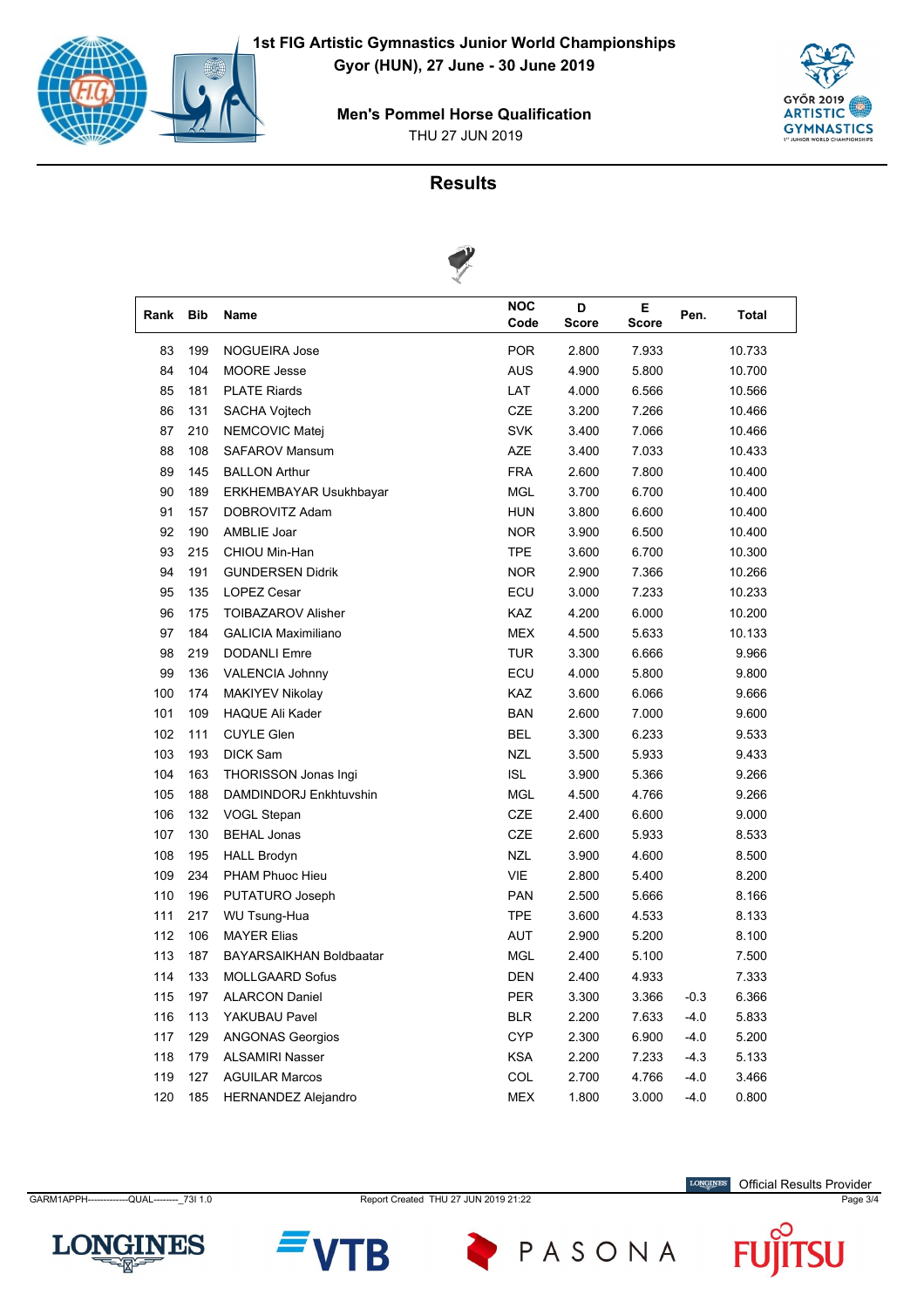



#### **Results**

| Rank Bib Name |  |  | NOC D E<br>Code Score Score Pen. |  | <b>Total</b> |
|---------------|--|--|----------------------------------|--|--------------|

**Note:** If a qualified gymnast withdraws from the final, they may be replaced by another gymnast from the same NOC if that gymnast is ranked higher than the nominated reserve gymnasts. **Legend:**<br>**D** Difficulty **E** Execution **Pen.** Penalty **Q** Qualified for Pommel Horse Final **Rx** Reserve for Pommel Horse Final **LONGINES** Official Results ProviderGARM1APPH-------------QUAL---------\_73I 1.0 Report Created THU 27 JUN 2019 21:22 Page 4/4 U





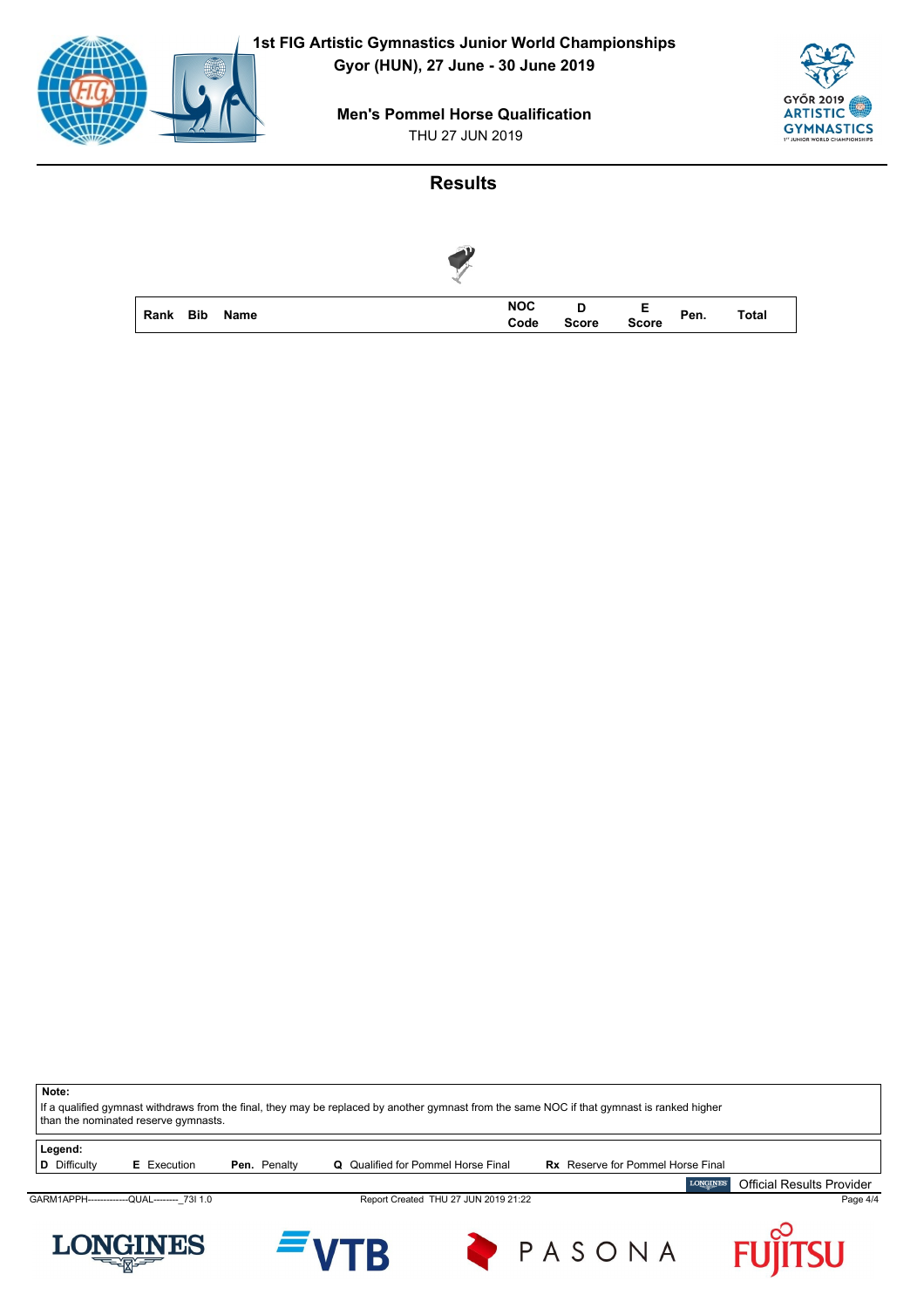

THU 27 JUN 2019 **Men's Rings Qualification**

## **Results**



| Rank           | <b>Bib</b> | Name                         | <b>NOC</b><br>Code | D<br><b>Score</b> | Е<br><b>Score</b> | Pen. | <b>Total</b> |
|----------------|------------|------------------------------|--------------------|-------------------|-------------------|------|--------------|
| 1              | 124        | YANG Haonan                  | CHN                | 4.800             | 8.933             |      | 13.733 Q     |
| $\overline{2}$ | 120        | <b>DOLCI Felix</b>           | CAN                | 4.500             | 9.166             |      | 13.666 Q     |
| 3              | 116        | SOARES Diogo                 | <b>BRA</b>         | 4.500             | 9.033             |      | 13.533 Q     |
| 4              | 208        | <b>KULIAK Ivan</b>           | <b>RUS</b>         | 4.500             | 8.966             |      | 13.466 Q     |
| 5              | 125        | YANG Yanzhi                  | CHN                | 4.900             | 8.566             |      | 13.466 Q     |
| 6              | 226        | <b>BRAUNTON Garrett</b>      | <b>USA</b>         | 4.400             | 9.033             |      | 13.433 Q     |
| 7              | 172        | <b>OKA Shinnosuke</b>        | <b>JPN</b>         | 4.600             | 8.775             |      | 13.375 Q     |
| 8              | 228        | <b>DRAKE</b> Isaiah          | <b>USA</b>         | 4.400             | 8.933             |      | 13.333 Q     |
| 9              | 222        | <b>CHEPURNYI Nazar</b>       | UKR.               | 4.500             | 8.800             |      | 13.300 R1    |
| 10             | 147        | SALADINO Leo                 | <b>FRA</b>         | 4.500             | 8.766             |      | 13.266 R2    |
| 11             | 121        | SIMINIUC Evgeny              | CAN                | 4.100             | 9.100             |      | 13.200 R3    |
| 12             | 115        | <b>SAMPAIO Patrick</b>       | <b>BRA</b>         | 4.200             | 9.000             |      | 13.200       |
| 13             | 171        | <b>KITAZONO Takeru</b>       | <b>JPN</b>         | 4.700             | 8.466             |      | 13.166       |
| 14             | 223        | KOSTIUK Volodymyr            | UKR                | 4.200             | 8.916             |      | 13.116       |
| 15             | 167        | <b>CASALI Lorenzo Minh</b>   | <b>ITA</b>         | 4.300             | 8.766             |      | 13.066       |
| 16             | 165        | <b>BONICELLI Lorenzo</b>     | <b>ITA</b>         | 4.100             | 8.933             |      | 13.033       |
| 17             | 151        | <b>HALBISCH Arne Nicolai</b> | GER                | 4.000             | 9.000             |      | 13.000       |
| 18             | 169        | DOI Ryosuke                  | <b>JPN</b>         | 4.300             | 8.700             |      | 13.000       |
| 19             | 142        | REBOLLAR Hugo                | <b>ESP</b>         | 4.300             | 8.666             |      | 12.966       |
| 20             | 233        | NGUYEN van Khanh Phong       | <b>VIE</b>         | 4.400             | 8.566             |      | 12.966       |
| 21             | 224        | <b>KOVTUN Illia</b>          | <b>UKR</b>         | 4.500             | 8.466             |      | 12.966       |
| 22             | 166        | <b>BRUNELLO Ivan</b>         | <b>ITA</b>         | 4.200             | 8.733             |      | 12.933       |
| 22             | 205        | <b>GASHKOV Kirill</b>        | <b>RUS</b>         | 4.200             | 8.733             |      | 12.933       |
| 22             | 227        | <b>CORMIER Matthew</b>       | <b>USA</b>         | 4.200             | 8.733             |      | 12.933       |
| 25             | 202        | <b>BURTANETE Robert</b>      | ROU                | 4.400             | 8.466             |      | 12.866       |
| 26             | 153        | <b>ZAPF Valentin</b>         | GER                | 4.000             | 8.833             |      | 12.833       |
| 27             | 177        | PARK Seungho                 | KOR                | 4.300             | 8.500             |      | 12.800       |
| 28             | 221        | <b>TARHAN Bora</b>           | TUR                | 4.200             | 8.566             |      | 12.766       |
| 29             | 150        | <b>WHITEHOUSE Luke</b>       | GBR                | 3.900             | 8.841             |      | 12.741       |
| 30             | 123        | LI Hongyan                   | <b>CHN</b>         | 4.100             | 8.633             |      | 12.733       |
| 31             | 201        | <b>BURTANETE Gabriel</b>     | ROU                | 4.300             | 8.433             |      | 12.733       |
| 32             | 157        | DOBROVITZ Adam               | <b>HUN</b>         | 4.000             | 8.666             |      | 12.666       |
| 33             | 105        | <b>SMITH Kiplin</b>          | <b>AUS</b>         | 4.100             | 8.566             |      | 12.666       |
| 34             | 141        | <b>MORENO</b> Sergio         | ESP                | 4.100             | 8.533             |      | 12.633       |
| 34             | 197        | <b>ALARCON Daniel</b>        | PER                | 4.100             | 8.533             |      | 12.633       |
| 36             | 199        | NOGUEIRA Jose                | <b>POR</b>         | 3.900             | 8.700             |      | 12.600       |
| 37             | 193        | DICK Sam                     | <b>NZL</b>         | 4.500             | 8.100             |      | 12.600       |
| 38             | 143        | <b>TUYA PEREZ Daniel</b>     | <b>ESP</b>         | 4.000             | 8.566             |      | 12.566       |
| 39             | 104        | MOORE Jesse                  | AUS                | 3.800             | 8.733             |      | 12.533       |
| 40             | 134        | <b>CALVACHE Pablo</b>        | ECU                | 4.000             | 8.533             |      | 12.533       |
| 41             | 220        | <b>SENER Kerem</b>           | <b>TUR</b>         | 4.200             | 8.300             |      | 12.500       |
|                |            |                              |                    |                   |                   |      |              |

GARM1APSR------------QUAL---------\_73I 1.0 Report Created THU 27 JUN 2019 21:21 Page 1/4 Page 1/4

**LONGINES** Official Results Provider

 $\bm{\mathsf F}$ 

**JU** 



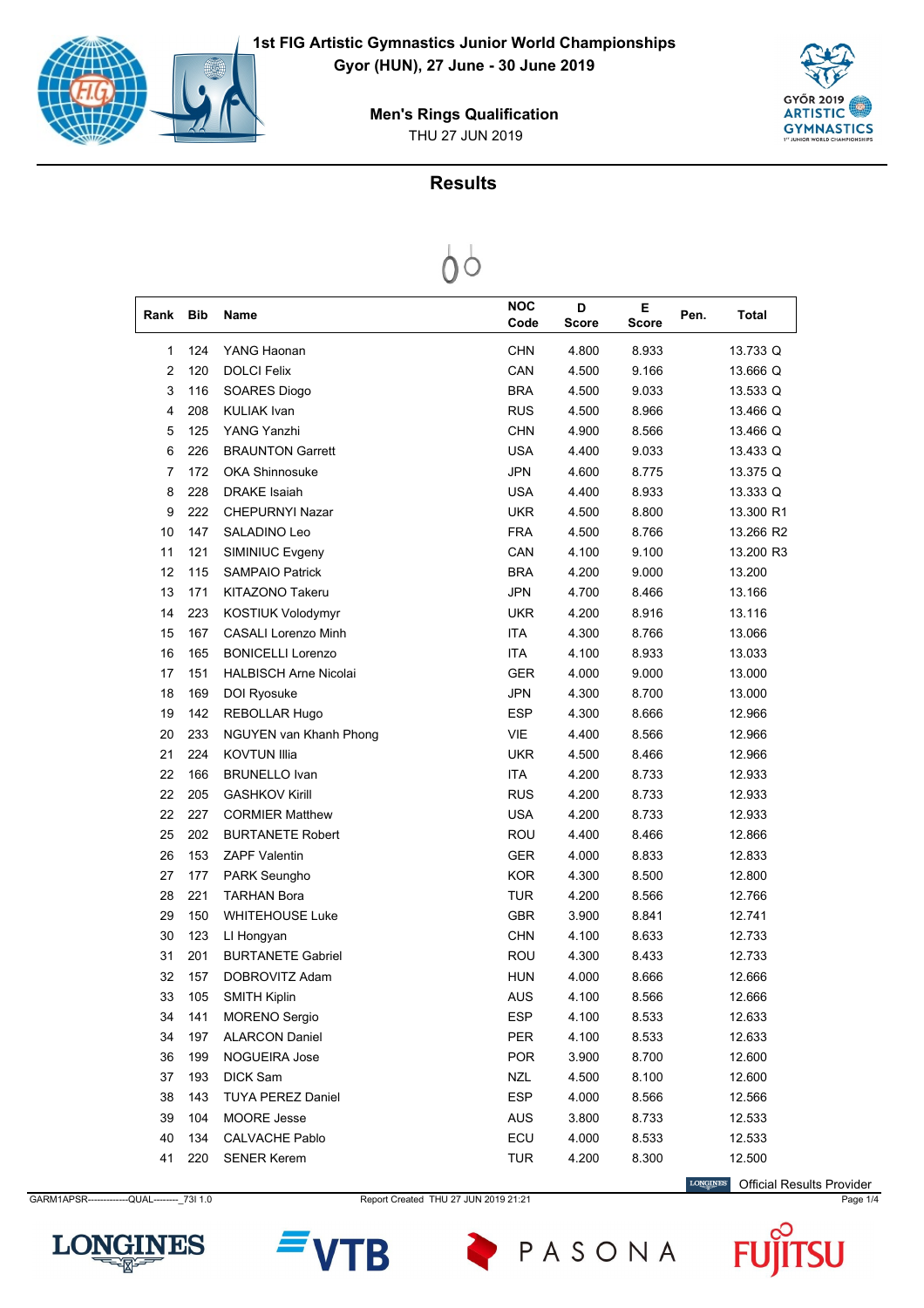

THU 27 JUN 2019 **Men's Rings Qualification**

## **Results**



| Rank | <b>Bib</b> | Name                        | <b>NOC</b><br>Code | D<br><b>Score</b> | Е<br><b>Score</b> | Pen.   | <b>Total</b> |
|------|------------|-----------------------------|--------------------|-------------------|-------------------|--------|--------------|
| 42   | 146        | <b>DESANGES Lucas</b>       | <b>FRA</b>         | 3.800             | 8.633             |        | 12.433       |
| 43   | 148        | <b>MOSTOWFI Sam</b>         | <b>GBR</b>         | 4.200             | 8.233             |        | 12.433       |
| 44   | 145        | <b>BALLON Arthur</b>        | <b>FRA</b>         | 3.800             | 8.616             |        | 12.416       |
| 45   | 119        | <b>CHRONOPOULOS loannis</b> | CAN                | 3.800             | 8.600             |        | 12.400       |
| 46   | 159        | AYENEHBAND Omid             | IRI                | 3.900             | 8.500             |        | 12.400       |
| 47   | 144        | <b>KARSIKAS Akseli</b>      | <b>FIN</b>         | 4.100             | 8.300             |        | 12.400       |
| 48   | 102        | <b>KHACHIKYAN Gagik</b>     | <b>ARM</b>         | 3.600             | 8.766             |        | 12.366       |
| 48   | 180        | <b>CUDOVSKIS Edgars</b>     | LAT                | 3.600             | 8.766             |        | 12.366       |
| 50   | 212        | <b>STENBERG Marcus</b>      | SWE                | 4.200             | 8.166             |        | 12.366       |
| 51   | 110        | <b>CUYLE Nicola</b>         | <b>BEL</b>         | 4.100             | 8.233             |        | 12.333       |
| 51   | 138        | <b>ELSHOBKI Omar</b>        | EGY                | 4.100             | 8.233             |        | 12.333       |
| 53   | 100        | <b>ESPINDOLA Fernando</b>   | ARG                | 4.200             | 8.133             |        | 12.333       |
| 54   | 219        | <b>DODANLI Emre</b>         | <b>TUR</b>         | 3.400             | 8.900             |        | 12.300       |
| 55   | 107        | MAMMADLI Samad              | AZE                | 4.000             | 8.300             |        | 12.300       |
| 56   | 215        | CHIOU Min-Han               | <b>TPE</b>         | 3.500             | 8.766             |        | 12.266       |
| 57   | 191        | <b>GUNDERSEN Didrik</b>     | <b>NOR</b>         | 3.900             | 8.366             |        | 12.266       |
| 58   | 156        | <b>BATORI Szabolcs</b>      | <b>HUN</b>         | 4.000             | 8.266             |        | 12.266       |
| 59   | 129        | <b>ANGONAS Georgios</b>     | <b>CYP</b>         | 4.100             | 8.166             |        | 12.266       |
| 60   | 173        | CHUBENKO Oleg               | <b>KAZ</b>         | 4.000             | 8.208             |        | 12.208       |
| 61   | 152        | <b>MATACHE Nils</b>         | <b>GER</b>         | 3.900             | 8.300             |        | 12.200       |
| 62   | 139        | <b>MOUSSA Mohamed</b>       | EGY                | 4.000             | 8.200             |        | 12.200       |
| 63   | 204        | <b>LANGE Ruan</b>           | <b>RSA</b>         | 4.100             | 8.100             |        | 12.200       |
| 63   | 206        | <b>GERGET Ivan</b>          | <b>RUS</b>         | 4.100             | 8.100             |        | 12.200       |
| 65   | 190        | AMBLIE Joar                 | <b>NOR</b>         | 3.800             | 8.366             |        | 12.166       |
| 66   | 135        | <b>LOPEZ Cesar</b>          | ECU                | 3.900             | 8.533             | $-0.3$ | 12.133       |
| 67   | 111        | <b>CUYLE Glen</b>           | <b>BEL</b>         | 3.900             | 8.200             |        | 12.100       |
| 67   | 178        | RYU Sunghyun                | <b>KOR</b>         | 3.900             | 8.200             |        | 12.100       |
| 69   | 163        | THORISSON Jonas Ingi        | <b>ISL</b>         | 3.500             | 8.566             |        | 12.066       |
| 70   | 103        | <b>HARDY James</b>          | <b>AUS</b>         | 3.900             | 8.166             |        | 12.066       |
| 70   | 210        | NEMCOVIC Matej              | <b>SVK</b>         | 3.900             | 8.166             |        | 12.066       |
| 72   | 209        | MILOJEVIC Luka              | <b>SRB</b>         | 4.100             | 7.966             |        | 12.066       |
| 73   | 176        | PARK Jinho                  | <b>KOR</b>         | 3.900             | 8.133             |        | 12.033       |
| 74   | 184        | <b>GALICIA Maximiliano</b>  | MEX                | 4.200             | 7.800             |        | 12.000       |
| 75   | 194        | <b>FU-ALLEN William</b>     | <b>NZL</b>         | 3.500             | 8.766             | $-0.3$ | 11.966       |
| 76   | 216        | LIN Ta-Lung                 | <b>TPE</b>         | 4.000             | 7.966             |        | 11.966       |
| 77   | 164        | <b>INDIG Eyal</b>           | <b>ISR</b>         | 3.600             | 8.333             |        | 11.933       |
| 78   | 160        | <b>GHAHREMANI Amir Ali</b>  | IRI                | 3.900             | 8.000             |        | 11.900       |
| 78   | 232        | MAMATKULOV Fayoziddin       | UZB                | 3.900             | 8.000             |        | 11.900       |
| 80   | 230        | <b>JURAEV Utkirbek</b>      | <b>UZB</b>         | 4.100             | 7.800             |        | 11.900       |
| 81   | 149        | SMITH-GORDON Jasper         | <b>GBR</b>         | 3.700             | 8.466             | $-0.3$ | 11.866       |
| 82   | 106        | <b>MAYER Elias</b>          | AUT                | 4.100             | 7.766             |        | 11.866       |
|      |            |                             |                    |                   |                   |        |              |

GARM1APSR------------QUAL---------\_73I 1.0 Report Created THU 27 JUN 2019 21:21 Page 2/4 Page 2/4

**LONGINES** Official Results Provider







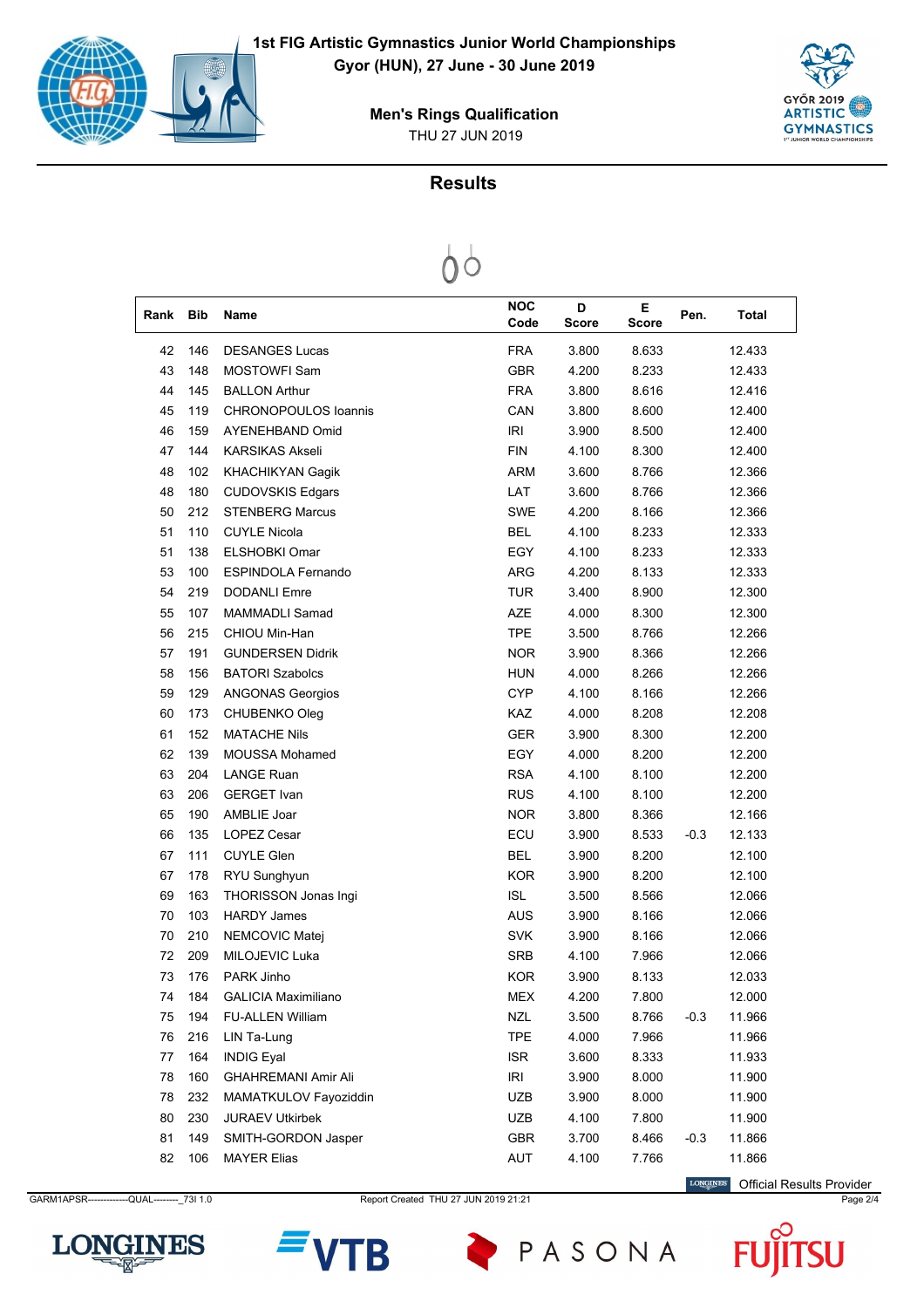

THU 27 JUN 2019 **Men's Rings Qualification**

## **Results**

 $0^{\circ}$ 

| Rank | <b>Bib</b> | Name                             | <b>NOC</b><br>Code | D<br><b>Score</b> | Е<br><b>Score</b> | Pen.   | <b>Total</b> |
|------|------------|----------------------------------|--------------------|-------------------|-------------------|--------|--------------|
| 83   | 101        | <b>GOMEZ Santiago</b>            | <b>ARG</b>         | 3.900             | 7.933             |        | 11.833       |
| 84   | 154        | <b>GRAIKOS Alkinoos Nikolaos</b> | <b>GRE</b>         | 3.500             | 8.200             |        | 11.700       |
| 85   | 117        | VIEIRA Joao                      | <b>BRA</b>         | 3.400             | 8.266             |        | 11.666       |
| 86   | 192        | <b>HEGGELUND Iver</b>            | <b>NOR</b>         | 3.500             | 8.141             |        | 11.641       |
| 87   | 175        | <b>TOIBAZAROV Alisher</b>        | KAZ                | 3.900             | 7.733             |        | 11.633       |
| 88   | 217        | WU Tsung-Hua                     | <b>TPE</b>         | 3.500             | 8.066             |        | 11.566       |
| 89   | 183        | CHASAZYROVAS Gytis               | LTU                | 3.600             | 7.933             |        | 11.533       |
| 90   | 118        | <b>TRIFONOV Teodor</b>           | <b>BUL</b>         | 4.100             | 7.433             |        | 11.533       |
| 90   | 127        | <b>AGUILAR Marcos</b>            | COL                | 4.100             | 7.433             |        | 11.533       |
| 92   | 155        | <b>BALAZS Krisztian</b>          | <b>HUN</b>         | 4.100             | 7.400             |        | 11.500       |
| 93   | 181        | <b>PLATE Riards</b>              | LAT                | 3.400             | 8.066             |        | 11.466       |
| 94   | 108        | <b>SAFAROV Mansum</b>            | <b>AZE</b>         | 3.500             | 7.966             |        | 11.466       |
| 95   | 203        | <b>SOICA Raul Gabriel</b>        | ROU                | 3.900             | 7.750             | $-0.3$ | 11.350       |
| 96   | 161        | SALMANICHARANI Mahdyar           | <b>IRI</b>         | 3.400             | 7.900             |        | 11.300       |
| 97   | 186        | RAZO Paulino                     | <b>MEX</b>         | 3.800             | 7.500             |        | 11.300       |
| 98   | 132        | <b>VOGL Stepan</b>               | <b>CZE</b>         | 3.300             | 8.200             | $-0.3$ | 11.200       |
| 99   | 188        | DAMDINDORJ Enkhtuvshin           | <b>MGL</b>         | 3.400             | 7.800             |        | 11.200       |
| 100  | 185        | <b>HERNANDEZ Alejandro</b>       | <b>MEX</b>         | 3.800             | 7.400             |        | 11.200       |
| 101  | 136        | <b>VALENCIA Johnny</b>           | ECU                | 3.200             | 7.933             |        | 11.133       |
| 102  | 130        | <b>BEHAL Jonas</b>               | <b>CZE</b>         | 3.800             | 7.633             | $-0.3$ | 11.133       |
| 103  | 182        | <b>RODEVICS Edvins</b>           | LAT                | 3.300             | 7.800             |        | 11.100       |
| 104  | 109        | <b>HAQUE Ali Kader</b>           | <b>BAN</b>         | 3.100             | 8.266             | $-0.3$ | 11.066       |
| 105  | 195        | <b>HALL Brodyn</b>               | <b>NZL</b>         | 3.000             | 8.216             | $-0.3$ | 10.916       |
| 106  | 231        | KAMILJANOV Ravshan               | <b>UZB</b>         | 2.900             | 7.900             |        | 10.800       |
| 107  | 211        | <b>HYLL Vilgot</b>               | <b>SWE</b>         | 2.600             | 8.466             | $-0.3$ | 10.766       |
| 108  | 213        | <b>SUNDELL William</b>           | <b>SWE</b>         | 2.700             | 8.066             |        | 10.766       |
| 109  | 112        | <b>MARTINEZ Victor</b>           | <b>BEL</b>         | 3.700             | 7.300             | $-0.3$ | 10.700       |
| 110  | 137        | ABDELHALEEM Abdelrahman          | EGY                | 4.200             | 6.500             |        | 10.700       |
| 111  | 174        | <b>MAKIYEV Nikolay</b>           | <b>KAZ</b>         | 3.400             | 7.433             | $-0.3$ | 10.533       |
| 112  | 198        | <b>GARNCZAREK Kacper</b>         | <b>POL</b>         | 3.900             | 6.533             |        | 10.433       |
| 113  | 131        | <b>SACHA Vojtech</b>             | <b>CZE</b>         | 3.300             | 6.566             |        | 9.866        |
| 114  | 196        | PUTATURO Joseph                  | <b>PAN</b>         | 2.700             | 7.433             | $-0.3$ | 9.833        |
| 115  | 133        | MOLLGAARD Sofus                  | <b>DEN</b>         | 2.100             | 5.400             | $-0.3$ | 7.200        |
| 116  | 179        | <b>ALSAMIRI Nasser</b>           | <b>KSA</b>         | 2.700             | 8.433             | $-4.3$ | 6.833        |
| 117  | 187        | <b>BAYARSAIKHAN Boldbaatar</b>   | <b>MGL</b>         | 2.600             | 7.633             | $-4.3$ | 5.933        |
| 118  | 189        | <b>ERKHEMBAYAR Usukhbayar</b>    | <b>MGL</b>         | 2.600             | 6.966             | $-4.0$ | 5.566        |
| 119  | 128        | <b>ZUGEC Mateo</b>               | CRO                | 0.600             | 7.633             | $-8.3$ | 0.000        |

GARM1APSR------------QUAL---------\_73I 1.0 Report Created THU 27 JUN 2019 21:21 Page 3/4

**LONGINES** Official Results Provider



B

PASONA

**LONGINES**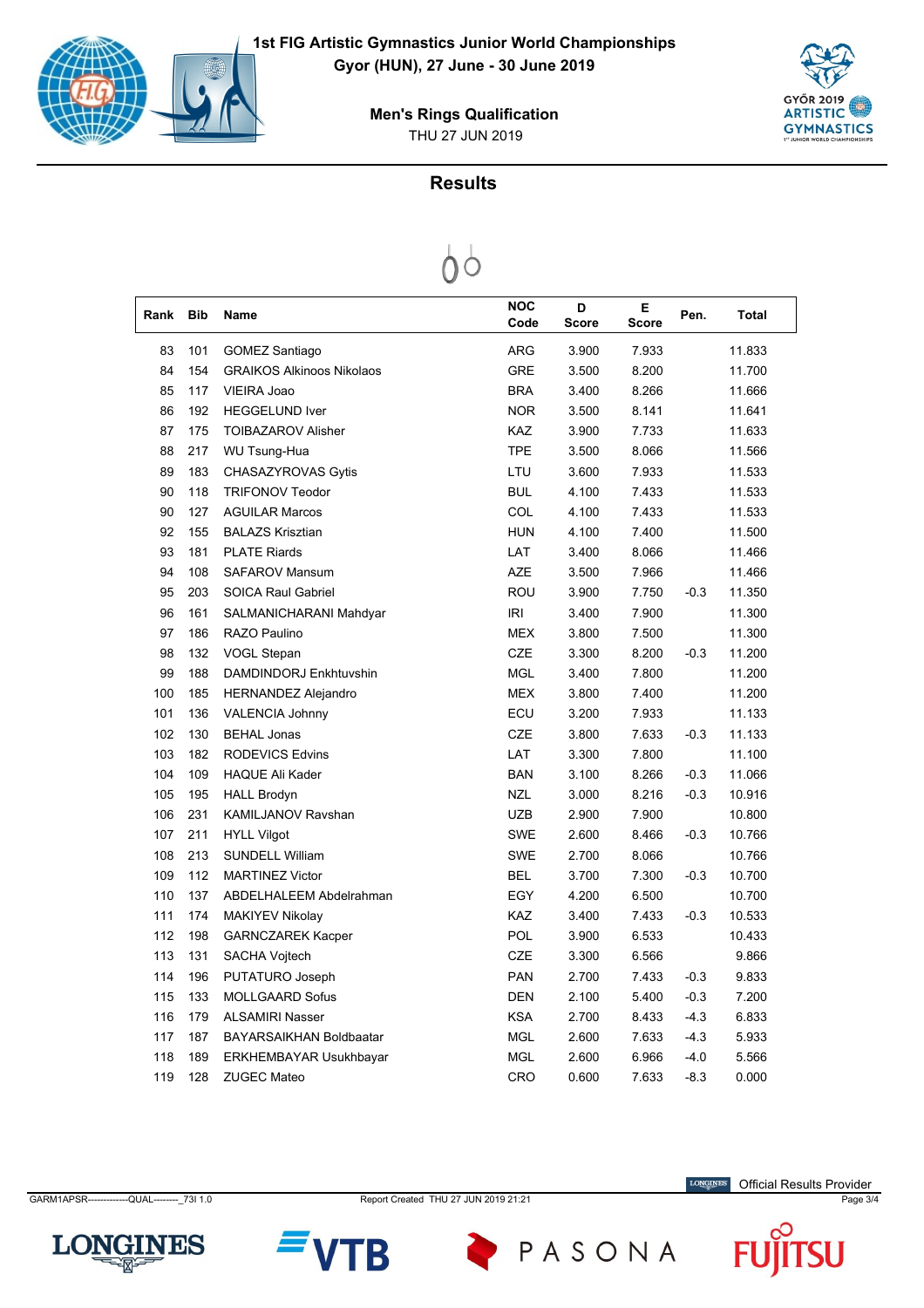

THU 27 JUN 2019 **Men's Rings Qualification**

#### **Results**



**Note:** If a qualified gymnast withdraws from the final, they may be replaced by another gymnast from the same NOC if that gymnast is ranked higher than the nominated reserve gymnasts. **Legend:**<br>**D** Difficulty **E** Execution **Pen.** Penalty **Q** Qualified for Rings Final **Rx** Reserve for Rings Final **LONGINES** Official Results ProviderGARM1APSR------------QUAL---------\_73I 1.0 Report Created THU 27 JUN 2019 21:21 Page 4/4 LONGINES PASONA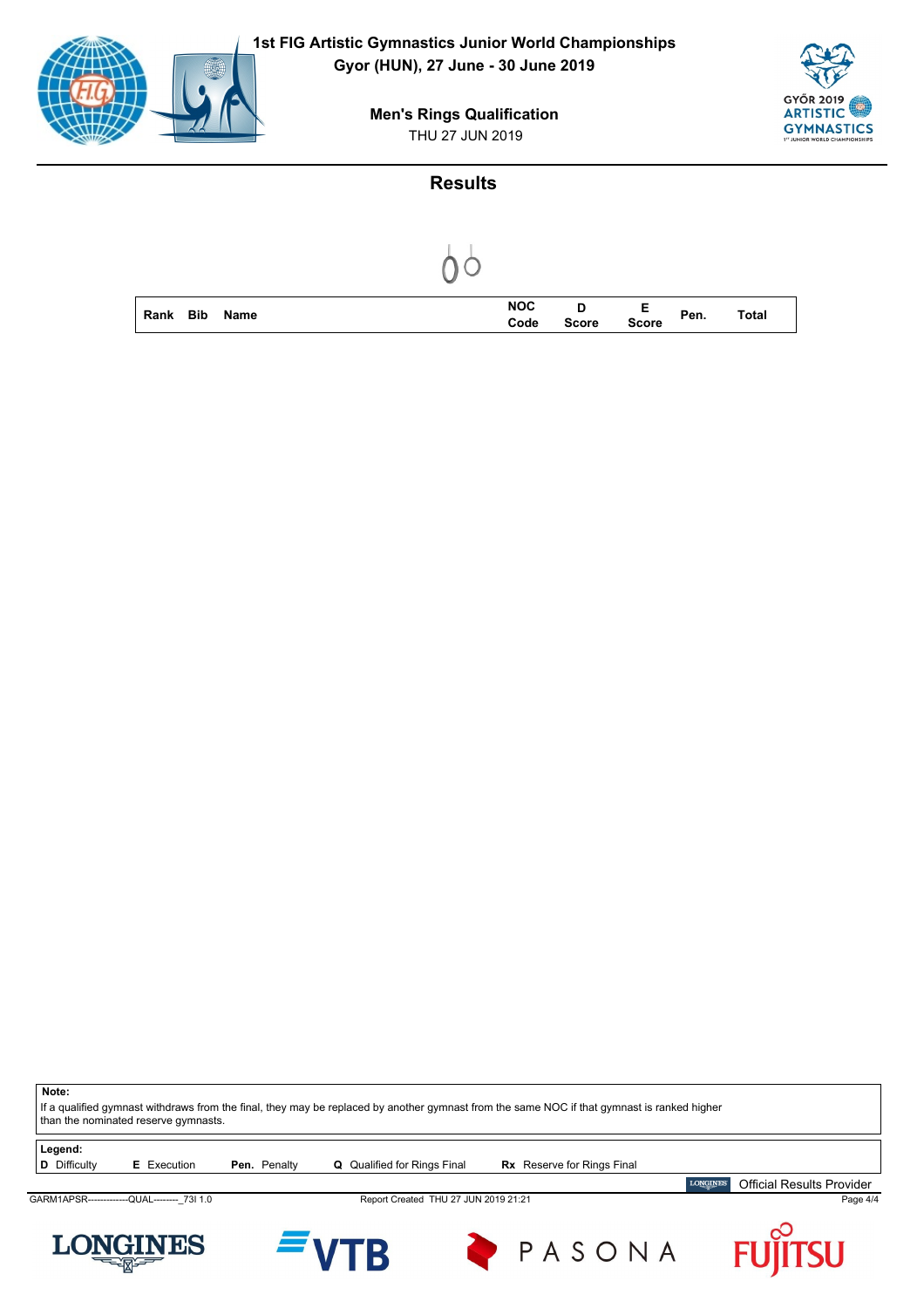





|                |     | $\sim$                           |                    |                   |             |        |              |  |
|----------------|-----|----------------------------------|--------------------|-------------------|-------------|--------|--------------|--|
| Rank           | Bib | Name                             | <b>NOC</b><br>Code | D<br><b>Score</b> | E.<br>Score | Pen.   | <b>Total</b> |  |
| 1              | 120 | <b>DOLCI Felix</b>               | CAN                | 5.200             | 9.333       |        | 14.533       |  |
| $\overline{2}$ | 149 | SMITH-GORDON Jasper              | <b>GBR</b>         | 5.200             | 9.166       |        | 14.366       |  |
| $\overline{2}$ | 201 | <b>BURTANETE Gabriel</b>         | <b>ROU</b>         | 5.200             | 9.166       |        | 14.366       |  |
| 4              | 147 | SALADINO Leo                     | <b>FRA</b>         | 5.200             | 9.100       |        | 14.300       |  |
| 5              | 112 | <b>MARTINEZ Victor</b>           | <b>BEL</b>         | 5.200             | 9.166       | $-0.1$ | 14.266       |  |
| 6              | 124 | YANG Haonan                      | <b>CHN</b>         | 5.200             | 9.100       | $-0.1$ | 14.200       |  |
| 7              | 228 | <b>DRAKE</b> Isaiah              | <b>USA</b>         | 5.200             | 8.933       |        | 14.133       |  |
| 8              | 224 | <b>KOVTUN Illia</b>              | <b>UKR</b>         | 4.800             | 9.300       |        | 14.100       |  |
| 9              | 169 | DOI Ryosuke                      | <b>JPN</b>         | 4.800             | 9.283       |        | 14.083       |  |
| 10             | 123 | LI Hongyan                       | <b>CHN</b>         | 4.800             | 9.266       |        | 14.066       |  |
| 10             | 176 | PARK Jinho                       | <b>KOR</b>         | 4.800             | 9.266       |        | 14.066       |  |
| 12             | 177 | PARK Seungho                     | <b>KOR</b>         | 4.800             | 9.200       |        | 14.000       |  |
| 12             | 226 | <b>BRAUNTON Garrett</b>          | <b>USA</b>         | 4.800             | 9.200       |        | 14.000       |  |
| 14             | 166 | <b>BRUNELLO Ivan</b>             | <b>ITA</b>         | 4.800             | 9.166       |        | 13.966       |  |
| 14             | 199 | <b>NOGUEIRA Jose</b>             | <b>POR</b>         | 4.800             | 9.166       |        | 13.966       |  |
| 16             | 193 | <b>DICK Sam</b>                  | <b>NZL</b>         | 5.200             | 8.766       |        | 13.966       |  |
| 17             | 145 | <b>BALLON Arthur</b>             | <b>FRA</b>         | 4.800             | 9.133       |        | 13.933       |  |
| 17             | 150 | <b>WHITEHOUSE Luke</b>           | <b>GBR</b>         | 4.800             | 9.133       |        | 13.933       |  |
| 19             | 116 | SOARES Diogo                     | <b>BRA</b>         | 4.800             | 9.200       | $-0.1$ | 13.900       |  |
| 20             | 117 | VIEIRA Joao                      | <b>BRA</b>         | 4.800             | 9.100       |        | 13.900       |  |
| 20             | 151 | <b>HALBISCH Arne Nicolai</b>     | <b>GER</b>         | 4.800             | 9.100       |        | 13.900       |  |
| 22             | 104 | <b>MOORE</b> Jesse               | <b>AUS</b>         | 4.800             | 9.166       | $-0.1$ | 13.866       |  |
| 23             | 152 | <b>MATACHE Nils</b>              | <b>GER</b>         | 4.800             | 9.066       |        | 13.866       |  |
| 23             | 208 | <b>KULIAK Ivan</b>               | <b>RUS</b>         | 4.800             | 9.066       |        | 13.866       |  |
| 25             | 146 | <b>DESANGES Lucas</b>            | <b>FRA</b>         | 4.800             | 9.033       |        | 13.833       |  |
| 26             | 154 | <b>GRAIKOS Alkinoos Nikolaos</b> | <b>GRE</b>         | 4.800             | 9.000       |        | 13.800       |  |
| 26             | 167 | <b>CASALI Lorenzo Minh</b>       | <b>ITA</b>         | 4.800             | 9.000       |        | 13.800       |  |
| 26             | 184 | <b>GALICIA Maximiliano</b>       | MEX                | 4.800             | 9.000       |        | 13.800       |  |
| 29             | 148 | <b>MOSTOWFI Sam</b>              | <b>GBR</b>         | 4.800             | 8.966       |        | 13.766       |  |
| 29             | 233 | NGUYEN van Khanh Phong           | VIE                | 4.800             | 8.966       |        | 13.766       |  |
| 31             | 172 | <b>OKA Shinnosuke</b>            | <b>JPN</b>         | 4.800             | 8.933       |        | 13.733       |  |
| 32             | 165 | <b>BONICELLI Lorenzo</b>         | <b>ITA</b>         | 4.400             | 9.300       |        | 13.700       |  |
| 33             | 173 | CHUBENKO Oleg                    | KAZ                | 4.800             | 8.900       |        | 13.700       |  |
| 34             | 100 | <b>ESPINDOLA Fernando</b>        | ARG                | 4.800             | 8.966       | $-0.1$ | 13.666       |  |
| 34             | 103 | <b>HARDY James</b>               | AUS                | 4.800             | 8.966       | $-0.1$ | 13.666       |  |
| 34             | 115 | <b>SAMPAIO Patrick</b>           | <b>BRA</b>         | 4.800             | 8.966       | $-0.1$ | 13.666       |  |
| 37             | 121 | SIMINIUC Evgeny                  | CAN                | 4.800             | 8.833       |        | 13.633       |  |
| 38             | 134 | <b>CALVACHE Pablo</b>            | ECU                | 4.800             | 8.800       |        | 13.600       |  |
| 38             | 194 | FU-ALLEN William                 | NZL                | 4.800             | 8.800       |        | 13.600       |  |
| 38             | 219 | <b>DODANLI Emre</b>              | <b>TUR</b>         | 4.800             | 8.800       |        | 13.600       |  |
| 41             | 141 | <b>MORENO</b> Sergio             | <b>ESP</b>         | 4.800             | 8.866       | $-0.1$ | 13.566       |  |

GARM1APVT-------------QUAL---------- 73I 1.0 Report Created THU 27 JUN 2019 21:19 Page 1/4 Page 1/4

LONGINES Official Results Provider

**SU** 



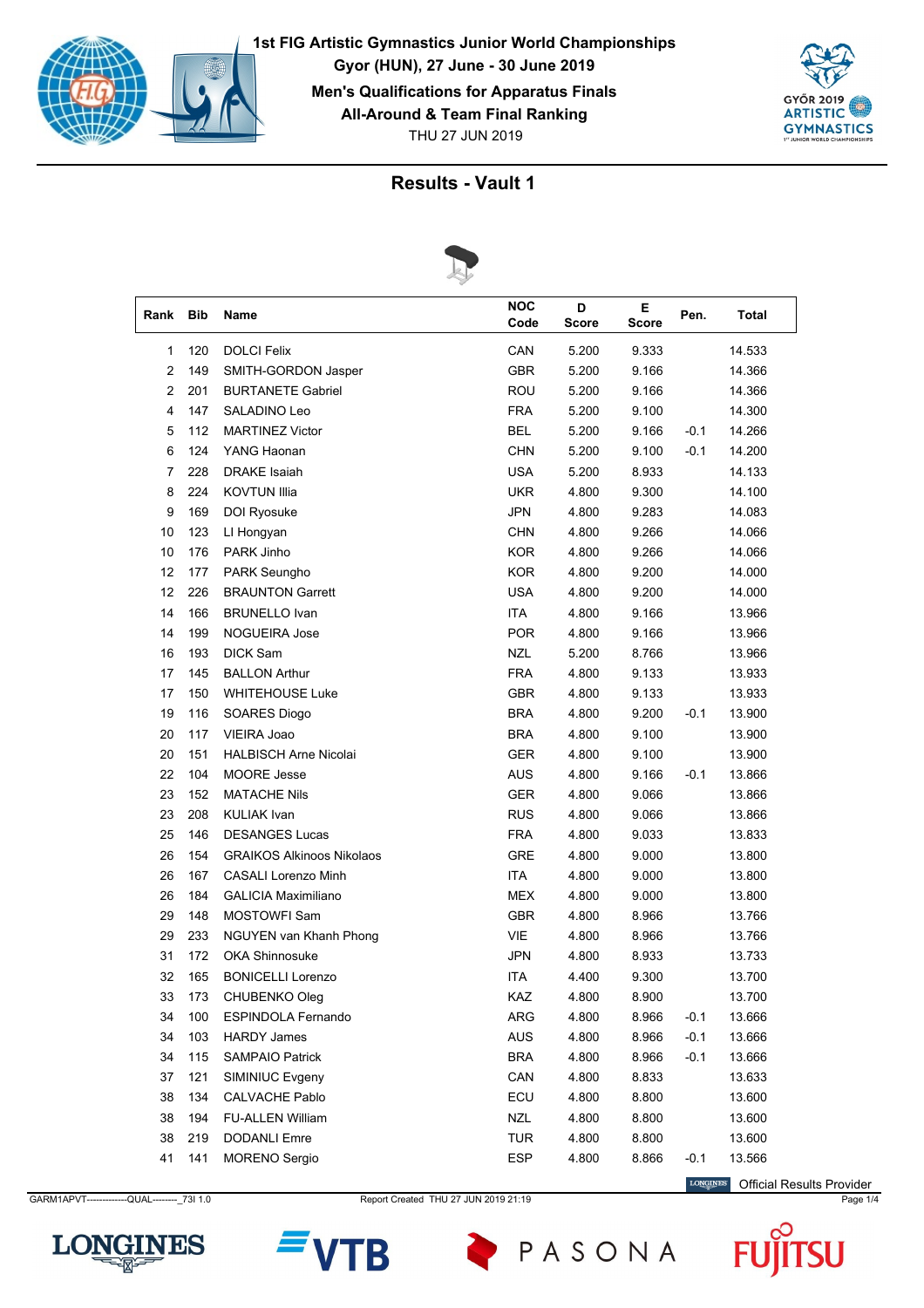





|      |            | ₽                              |                    |            |            |        |              |  |
|------|------------|--------------------------------|--------------------|------------|------------|--------|--------------|--|
| Rank | <b>Bib</b> | Name                           | <b>NOC</b><br>Code | D<br>Score | Е<br>Score | Pen.   | <b>Total</b> |  |
| 42   | 143        | <b>TUYA PEREZ Daniel</b>       | <b>ESP</b>         | 4.800      | 8.800      | $-0.1$ | 13.500       |  |
| 42   | 197        | <b>ALARCON Daniel</b>          | <b>PER</b>         | 4.800      | 8.800      | $-0.1$ | 13.500       |  |
| 44   | 110        | <b>CUYLE Nicola</b>            | <b>BEL</b>         | 4.800      | 8.700      |        | 13.500       |  |
| 45   | 202        | <b>BURTANETE Robert</b>        | <b>ROU</b>         | 5.200      | 8.600      | $-0.3$ | 13.500       |  |
| 46   | 105        | <b>SMITH Kiplin</b>            | <b>AUS</b>         | 4.800      | 8.766      | $-0.1$ | 13.466       |  |
| 47   | 180        | <b>CUDOVSKIS Edgars</b>        | LAT                | 4.800      | 8.666      |        | 13.466       |  |
| 48   | 153        | <b>ZAPF Valentin</b>           | <b>GER</b>         | 4.000      | 9.400      |        | 13.400       |  |
| 49   | 221        | <b>TARHAN Bora</b>             | <b>TUR</b>         | 4.800      | 8.666      | $-0.1$ | 13.366       |  |
| 50   | 215        | CHIOU Min-Han                  | <b>TPE</b>         | 4.800      | 8.633      | $-0.1$ | 13.333       |  |
| 51   | 107        | MAMMADLI Samad                 | <b>AZE</b>         | 4.800      | 8.600      | $-0.1$ | 13.300       |  |
| 52   | 163        | THORISSON Jonas Ingi           | <b>ISL</b>         | 4.800      | 8.566      | $-0.1$ | 13.266       |  |
| 53   | 159        | <b>AYENEHBAND Omid</b>         | IRI                | 4.800      | 8.466      |        | 13.266       |  |
| 54   | 125        | YANG Yanzhi                    | <b>CHN</b>         | 5.600      | 7.766      | $-0.1$ | 13.266       |  |
| 55   | 206        | <b>GERGET</b> Ivan             | <b>RUS</b>         | 4.800      | 8.700      | $-0.3$ | 13.200       |  |
| 56   | 144        | <b>KARSIKAS Akseli</b>         | <b>FIN</b>         | 4.800      | 8.500      | $-0.1$ | 13.200       |  |
| 57   | 212        | <b>STENBERG Marcus</b>         | <b>SWE</b>         | 4.800      | 8.466      | $-0.1$ | 13.166       |  |
| 58   | 109        | <b>HAQUE Ali Kader</b>         | BAN                | 4.000      | 9.133      |        | 13.133       |  |
| 59   | 188        | DAMDINDORJ Enkhtuvshin         | <b>MGL</b>         | 4.000      | 9.100      |        | 13.100       |  |
| 60   | 227        | <b>CORMIER Matthew</b>         | <b>USA</b>         | 5.200      | 8.000      | $-0.1$ | 13.100       |  |
| 61   | 135        | <b>LOPEZ Cesar</b>             | ECU                | 4.000      | 9.033      |        | 13.033       |  |
| 61   | 191        | <b>GUNDERSEN Didrik</b>        | <b>NOR</b>         | 4.000      | 9.033      |        | 13.033       |  |
| 63   | 205        | <b>GASHKOV Kirill</b>          | <b>RUS</b>         | 4.800      | 8.533      | $-0.3$ | 13.033       |  |
| 64   | 127        | <b>AGUILAR Marcos</b>          | COL                | 4.000      | 9.000      |        | 13.000       |  |
| 64   | 137        | ABDELHALEEM Abdelrahman        | EGY                | 4.000      | 9.000      |        | 13.000       |  |
| 64   | 182        | <b>RODEVICS Edvins</b>         | LAT                | 4.000      | 9.000      |        | 13.000       |  |
| 67   | 157        | DOBROVITZ Adam                 | <b>HUN</b>         | 4.000      | 8.975      |        | 12.975       |  |
| 68   | 129        | <b>ANGONAS Georgios</b>        | <b>CYP</b>         | 4.000      | 8.933      |        | 12.933       |  |
| 69   | 187        | <b>BAYARSAIKHAN Boldbaatar</b> | MGL                | 5.200      | 7.733      |        | 12.933       |  |
| 70   | 101        | GOMEZ Santiago                 | ARG                | 4.000      | 8.900      |        | 12.900       |  |
| 71   | 222        | <b>CHEPURNYI Nazar</b>         | <b>UKR</b>         | 5.600      | 7.600      | $-0.3$ | 12.900       |  |
| 72   | 113        | YAKUBAU Pavel                  | <b>BLR</b>         | 4.000      | 8.966      | $-0.1$ | 12.866       |  |
| 72   | 230        | JURAEV Utkirbek                | <b>UZB</b>         | 4.000      | 8.966      | $-0.1$ | 12.866       |  |
| 74   | 142        | <b>REBOLLAR Hugo</b>           | <b>ESP</b>         | 4.000      | 8.866      |        | 12.866       |  |
| 74   | 220        | <b>SENER Kerem</b>             | <b>TUR</b>         | 4.000      | 8.866      |        | 12.866       |  |
| 76   | 214        | <b>NAJJAR Lais</b>             | <b>SYR</b>         | 4.400      | 8.566      | $-0.1$ | 12.866       |  |
| 77   | 118        | TRIFONOV Teodor                | <b>BUL</b>         | 4.000      | 8.833      |        | 12.833       |  |
| 77   | 119        | CHRONOPOULOS Ioannis           | CAN                | 4.000      | 8.833      |        | 12.833       |  |
| 79   | 223        | KOSTIUK Volodymyr              | <b>UKR</b>         | 5.200      | 7.733      | $-0.1$ | 12.833       |  |
| 80   | 171        | KITAZONO Takeru                | <b>JPN</b>         | 5.200      | 7.866      | $-0.3$ | 12.766       |  |
| 81   | 133        | <b>MOLLGAARD Sofus</b>         | DEN                | 4.000      | 8.733      |        | 12.733       |  |
| 81   | 155        | <b>BALAZS Krisztian</b>        | <b>HUN</b>         | 4.000      | 8.733      |        | 12.733       |  |
|      |            |                                |                    |            |            |        |              |  |

GARM1APVT-------------QUAL---------\_73I 1.0 Report Created THU 27 JUN 2019 21:19 Page 2/4

LONGINES Official Results Provider

**SU** 



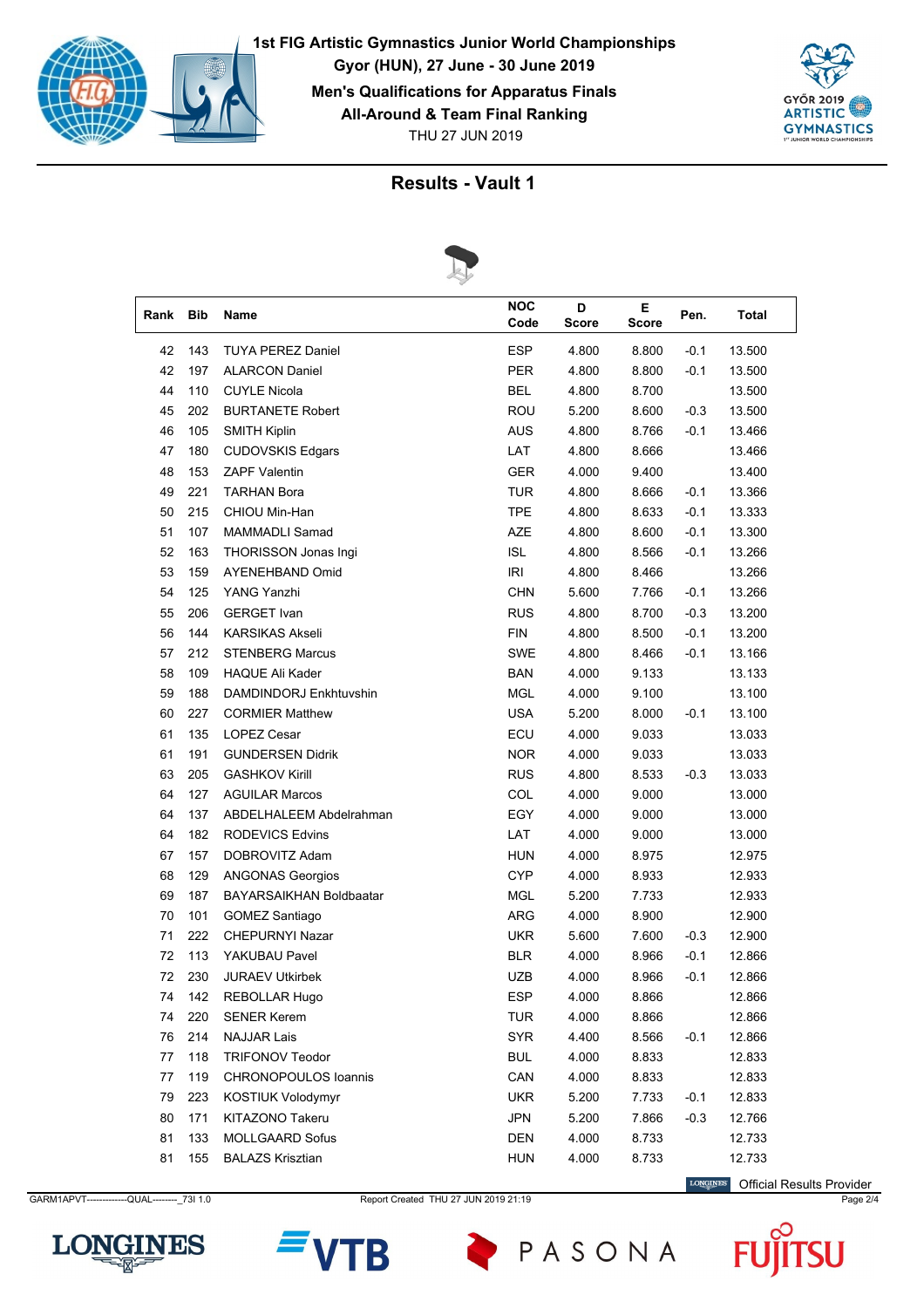





| Rank | Bib | Name                       | <b>NOC</b><br>Code                 | D<br><b>Score</b> | Е<br><b>Score</b> | Pen.   | Total  |  |  |  |
|------|-----|----------------------------|------------------------------------|-------------------|-------------------|--------|--------|--|--|--|
| 81   | 156 | <b>BATORI Szabolcs</b>     | <b>HUN</b>                         | 4.000             | 8.733             |        | 12.733 |  |  |  |
| 84   | 183 | CHASAZYROVAS Gytis         | LTU                                | 4.000             | 8.700             |        | 12.700 |  |  |  |
| 84   | 192 | <b>HEGGELUND Iver</b>      | <b>NOR</b>                         | 4.000             | 8.700             |        | 12.700 |  |  |  |
| 86   | 178 | RYU Sunghyun               | <b>KOR</b>                         | 5.200             | 7.500             |        | 12.700 |  |  |  |
| 87   | 232 | MAMATKULOV Fayoziddin      | <b>UZB</b>                         | 4.000             | 8.766             | $-0.1$ | 12.666 |  |  |  |
| 88   | 160 | <b>GHAHREMANI Amir Ali</b> | <b>IRI</b>                         | 4.000             | 8.733             | $-0.1$ | 12.633 |  |  |  |
| 89   | 189 | ERKHEMBAYAR Usukhbayar     | <b>MGL</b>                         | 4.000             | 8.500             |        | 12.500 |  |  |  |
| 90   | 139 | <b>MOUSSA Mohamed</b>      | EGY                                | 4.000             | 8.766             | $-0.3$ | 12.466 |  |  |  |
| 91   | 106 | <b>MAYER Elias</b>         | <b>AUT</b>                         | 4.000             | 8.466             |        | 12.466 |  |  |  |
| 91   | 217 | WU Tsung-Hua               | <b>TPE</b>                         | 4.000             | 8.466             |        | 12.466 |  |  |  |
| 93   | 164 | <b>INDIG Eyal</b>          | <b>ISR</b>                         | 4.000             | 8.533             | $-0.1$ | 12.433 |  |  |  |
| 94   | 213 | <b>SUNDELL William</b>     | <b>SWE</b>                         | 4.000             | 8.433             |        | 12.433 |  |  |  |
| 95   | 111 | <b>CUYLE Glen</b>          | <b>BEL</b>                         | 4.800             | 7.900             | $-0.3$ | 12.400 |  |  |  |
| 96   | 185 | <b>HERNANDEZ Alejandro</b> | <b>MEX</b>                         | 4.000             | 8.333             |        | 12.333 |  |  |  |
| 97   | 203 | <b>SOICA Raul Gabriel</b>  | ROU                                | 4.000             | 8.600             | $-0.3$ | 12.300 |  |  |  |
| 98   | 210 | NEMCOVIC Matej             | <b>SVK</b>                         | 4.000             | 8.300             |        | 12.300 |  |  |  |
| 99   | 174 | <b>MAKIYEV Nikolay</b>     | KAZ                                | 3.200             | 8.800             |        | 12.000 |  |  |  |
| 99   | 198 | <b>GARNCZAREK Kacper</b>   | POL                                | 3.200             | 8.800             |        | 12.000 |  |  |  |
| 101  | 136 | <b>VALENCIA Johnny</b>     | ECU                                | 3.200             | 8.733             |        | 11.933 |  |  |  |
| 102  | 204 | <b>LANGE Ruan</b>          | <b>RSA</b>                         | 4.000             | 7.900             |        | 11.900 |  |  |  |
| 103  | 102 | <b>KHACHIKYAN Gagik</b>    | <b>ARM</b>                         | 2.800             | 9.066             |        | 11.866 |  |  |  |
| 104  | 131 | SACHA Vojtech              | CZE                                | 3.200             | 8.666             |        | 11.866 |  |  |  |
| 104  | 195 | <b>HALL Brodyn</b>         | <b>NZL</b>                         | 3.200             | 8.666             |        | 11.866 |  |  |  |
| 106  | 132 | VOGL Stepan                | <b>CZE</b>                         | 3.200             | 8.600             |        | 11.800 |  |  |  |
| 106  | 179 | <b>ALSAMIRI Nasser</b>     | <b>KSA</b>                         | 3.200             | 8.600             |        | 11.800 |  |  |  |
| 108  | 186 | RAZO Paulino               | <b>MEX</b>                         | 3.200             | 8.533             |        | 11.733 |  |  |  |
| 109  | 209 | MILOJEVIC Luka             | <b>SRB</b>                         | 3.200             | 8.600             | $-0.1$ | 11.700 |  |  |  |
| 110  | 190 | AMBLIE Joar                | <b>NOR</b>                         | 2.800             | 8.866             |        | 11.666 |  |  |  |
| 111  | 216 | LIN Ta-Lung                | <b>TPE</b>                         | 4.000             | 7.766             | $-0.3$ | 11.466 |  |  |  |
| 112  | 175 | <b>TOIBAZAROV Alisher</b>  | KAZ                                | 4.000             | 7.433             | $-0.1$ | 11.333 |  |  |  |
| 113  | 108 | <b>SAFAROV Mansum</b>      | <b>AZE</b>                         | 2.800             | 8.466             |        | 11.266 |  |  |  |
| 114  | 138 | <b>ELSHOBKI Omar</b>       | EGY                                | 4.000             | 7.566             | $-0.3$ | 11.266 |  |  |  |
| 115  | 161 | SALMANICHARANI Mahdyar     | $\ensuremath{\mathsf{IRl}}\xspace$ | 2.800             | 8.366             |        | 11.166 |  |  |  |
| 116  | 130 | <b>BEHAL Jonas</b>         | CZE                                | 2.400             | 8.633             |        | 11.033 |  |  |  |
| 117  | 128 | <b>ZUGEC Mateo</b>         | CRO                                | 1.600             | 8.666             |        | 10.266 |  |  |  |
| 118  | 231 | KAMILJANOV Ravshan         | UZB                                | 2.400             | 8.100             | $-0.3$ | 10.200 |  |  |  |
| 119  | 196 | PUTATURO Joseph            | PAN                                | 2.200             | 8.266             | $-0.3$ | 10.166 |  |  |  |
| 120  | 181 | <b>PLATE Riards</b>        | LAT                                | 2.800             | 7.566             | $-0.3$ | 10.066 |  |  |  |
| 120  | 211 | <b>HYLL Vilgot</b>         | SWE                                | 2.800             | 7.566             | $-0.3$ | 10.066 |  |  |  |

GARM1APVT-------------QUAL---------\_73I 1.0 Report Created THU 27 JUN 2019 21:19 Page 3/4

**LONGINES** Official Results Provider





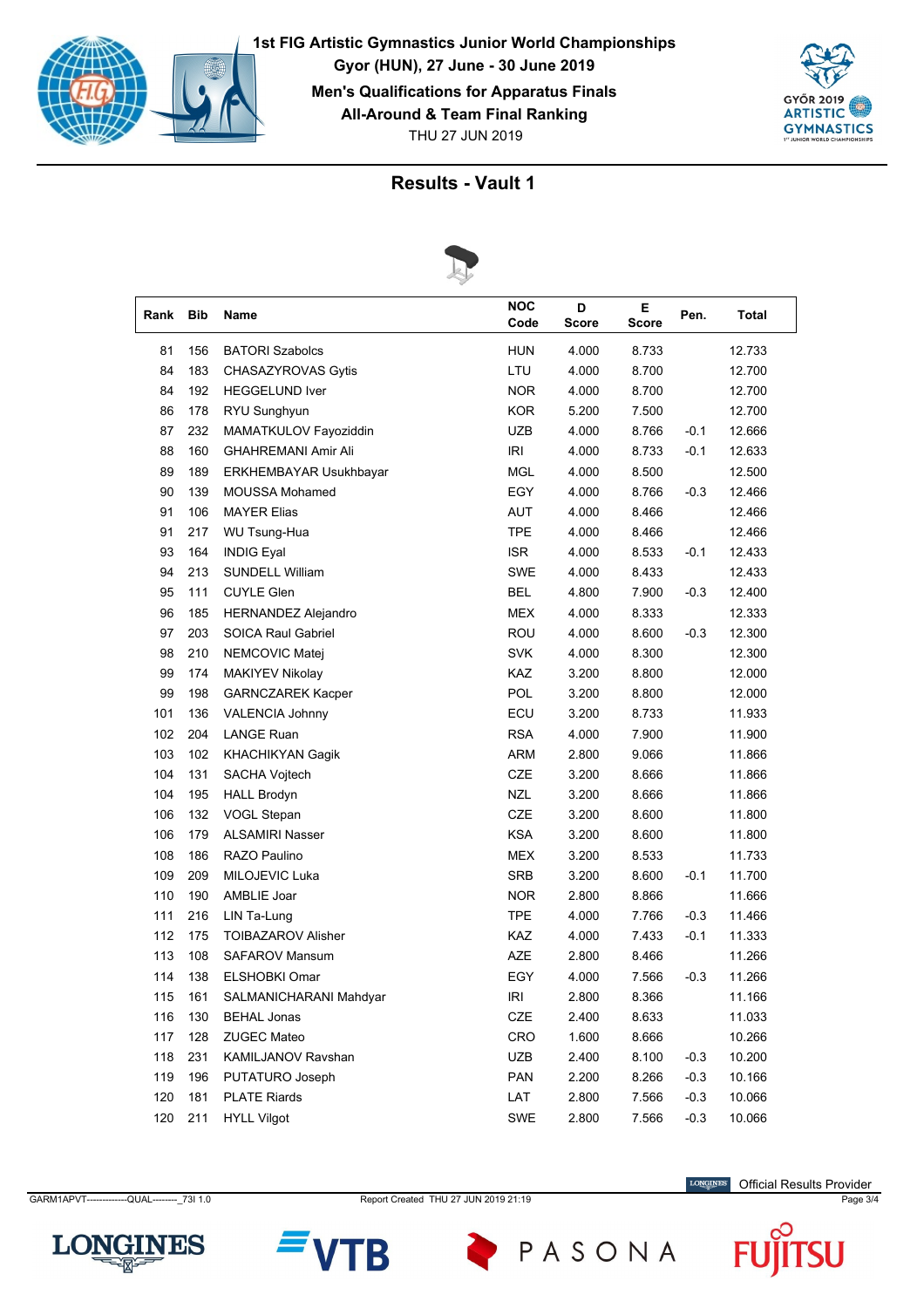





**Note:**

If a qualified gymnast withdraws from the final, they may be replaced by another gymnast from the same NOC if that gymnast is ranked higher than the nominated reserve gymnasts.

**Legend:**<br>**D** Difficulty

**E** Execution **Pen.** Penalty

GARM1APVT-------------QUAL---------\_73I 1.0 Report Created THU 27 JUN 2019 21:19 Page 4/4







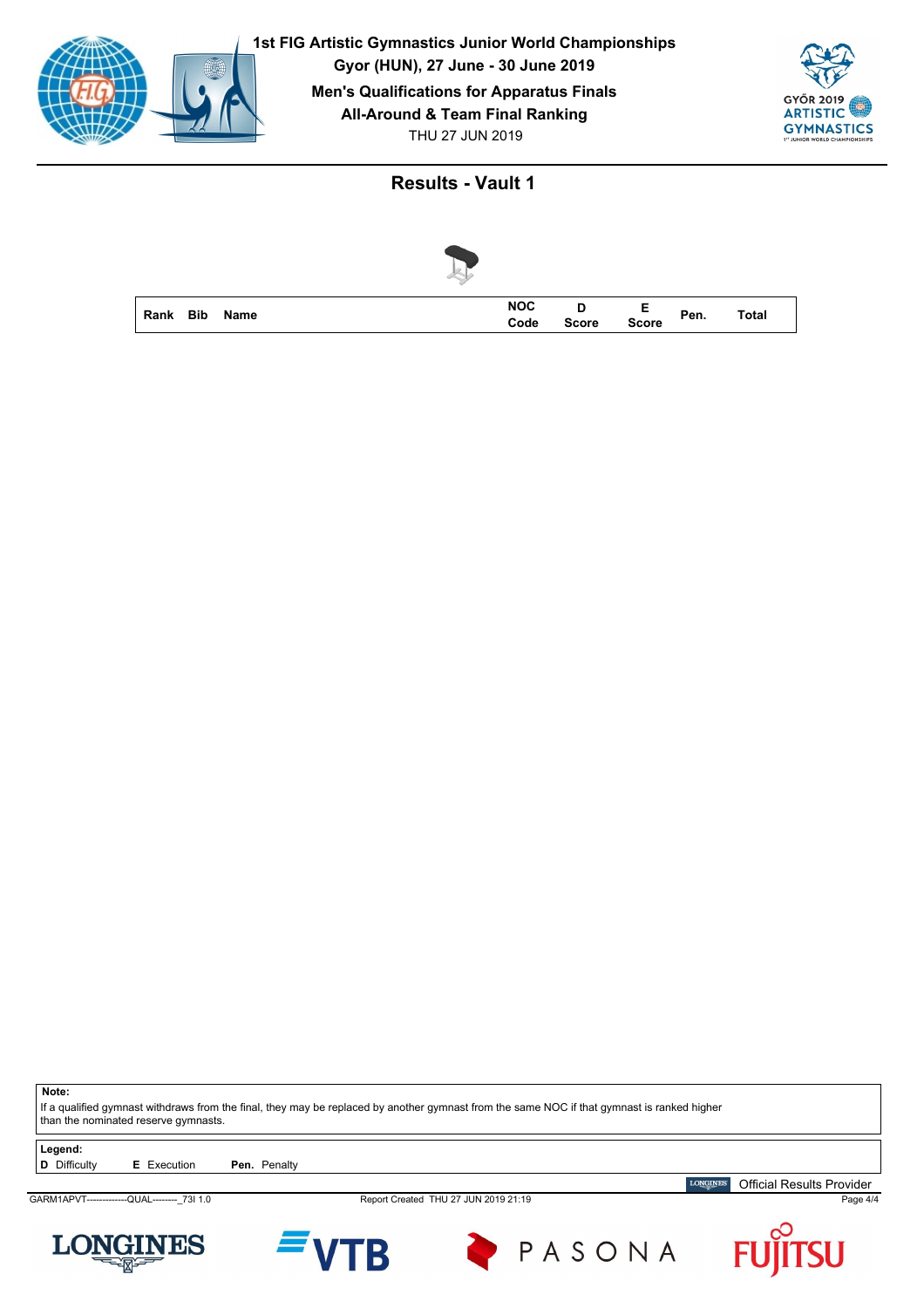

THU 27 JUN 2019 **Men's Parallel Bars Qualification**



### **Results**



| Rank           | Bib | Name                             | <b>NOC</b><br>Code | D<br><b>Score</b> | Е.<br><b>Score</b> | Pen. | <b>Total</b> |
|----------------|-----|----------------------------------|--------------------|-------------------|--------------------|------|--------------|
| 1              | 171 | <b>KITAZONO Takeru</b>           | <b>JPN</b>         | 5.700             | 8.700              |      | 14.400 Q     |
| $\overline{2}$ | 124 | YANG Haonan                      | <b>CHN</b>         | 5.300             | 8.966              |      | 14.266 Q     |
| 3              | 224 | <b>KOVTUN Illia</b>              | <b>UKR</b>         | 5.700             | 8.233              |      | 13.933 Q     |
| 4              | 155 | <b>BALAZS Krisztian</b>          | <b>HUN</b>         | 5.000             | 8.833              |      | 13.833 Q     |
| 5              | 220 | <b>SENER Kerem</b>               | TUR                | 4.900             | 8.800              |      | 13.700 Q     |
| 6              | 222 | <b>CHEPURNYI Nazar</b>           | <b>UKR</b>         | 5.400             | 8.266              |      | 13.666 Q     |
| 7              | 172 | <b>OKA Shinnosuke</b>            | <b>JPN</b>         | 5.100             | 8.533              |      | 13.633 Q     |
| 8              | 123 | LI Hongyan                       | <b>CHN</b>         | 4.400             | 9.166              |      | 13.566 Q     |
| 9              | 169 | DOI Ryosuke                      | <b>JPN</b>         | 4.800             | 8.766              |      | 13.566       |
| 10             | 223 | KOSTIUK Volodymyr                | <b>UKR</b>         | 5.400             | 8.166              |      | 13.566       |
| 11             | 208 | <b>KULIAK Ivan</b>               | <b>RUS</b>         | 5.000             | 8.466              |      | 13.466 R1    |
| 12             | 112 | <b>MARTINEZ Victor</b>           | <b>BEL</b>         | 4.400             | 9.041              |      | 13.441 R2    |
| 13             | 176 | PARK Jinho                       | <b>KOR</b>         | 5.000             | 8.400              |      | 13.400 R3    |
| 14             | 116 | SOARES Diogo                     | <b>BRA</b>         | 4.500             | 8.891              |      | 13.391       |
| 15             | 104 | <b>MOORE</b> Jesse               | <b>AUS</b>         | 4.100             | 9.266              |      | 13.366       |
| 16             | 165 | <b>BONICELLI Lorenzo</b>         | <b>ITA</b>         | 4.500             | 8.850              |      | 13.350       |
| 17             | 201 | <b>BURTANETE Gabriel</b>         | <b>ROU</b>         | 4.300             | 9.000              |      | 13.300       |
| 18             | 146 | <b>DESANGES Lucas</b>            | <b>FRA</b>         | 4.700             | 8.583              |      | 13.283       |
| 19             | 147 | SALADINO Leo                     | <b>FRA</b>         | 5.000             | 8.266              |      | 13.266       |
| 20             | 152 | <b>MATACHE Nils</b>              | <b>GER</b>         | 4.400             | 8.800              |      | 13.200       |
| 21             | 167 | <b>CASALI Lorenzo Minh</b>       | <b>ITA</b>         | 5.200             | 8.000              |      | 13.200       |
| 22             | 141 | <b>MORENO</b> Sergio             | <b>ESP</b>         | 4.400             | 8.741              |      | 13.141       |
| 23             | 166 | <b>BRUNELLO Ivan</b>             | <b>ITA</b>         | 4.600             | 8.533              |      | 13.133       |
| 24             | 120 | <b>DOLCI Felix</b>               | CAN                | 5.100             | 7.966              |      | 13.066       |
| 25             | 115 | <b>SAMPAIO Patrick</b>           | <b>BRA</b>         | 4.500             | 8.525              |      | 13.025       |
| 26             | 226 | <b>BRAUNTON Garrett</b>          | <b>USA</b>         | 4.400             | 8.600              |      | 13.000       |
| 27             | 121 | SIMINIUC Evgeny                  | CAN                | 4.600             | 8.400              |      | 13.000       |
| 28             | 150 | <b>WHITEHOUSE Luke</b>           | <b>GBR</b>         | 4.300             | 8.666              |      | 12.966       |
| 29             | 153 | <b>ZAPF Valentin</b>             | <b>GER</b>         | 4.500             | 8.466              |      | 12.966       |
| 30             | 202 | <b>BURTANETE Robert</b>          | <b>ROU</b>         | 4.600             | 8.333              |      | 12.933       |
| 31             | 227 | <b>CORMIER Matthew</b>           | <b>USA</b>         | 3.900             | 9.000              |      | 12.900       |
| 32             | 145 | <b>BALLON Arthur</b>             | <b>FRA</b>         | 4.000             | 8.866              |      | 12.866       |
| 33             | 125 | YANG Yanzhi                      | <b>CHN</b>         | 4.000             | 8.833              |      | 12.833       |
| 34             | 219 | <b>DODANLI Emre</b>              | <b>TUR</b>         | 3.600             | 9.216              |      | 12.816       |
| 35             | 206 | <b>GERGET</b> Ivan               | <b>RUS</b>         | 4.700             | 8.100              |      | 12.800       |
| 36             | 178 | RYU Sunghyun                     | <b>KOR</b>         | 4.900             | 7.866              |      | 12.766       |
| 37             | 193 | DICK Sam                         | <b>NZL</b>         | 3.900             | 8.833              |      | 12.733       |
| 38             | 117 | VIEIRA Joao                      | <b>BRA</b>         | 4.300             | 8.433              |      | 12.733       |
| 39             | 154 | <b>GRAIKOS Alkinoos Nikolaos</b> | GRE                | 3.800             | 8.833              |      | 12.633       |
| 40             | 221 | <b>TARHAN Bora</b>               | <b>TUR</b>         | 3.900             | 8.733              |      | 12.633       |
| 41             | 119 | CHRONOPOULOS Ioannis             | CAN                | 4.000             | 8.633              |      | 12.633       |

GARM1APPB------------QUAL--------- 73I 1.0 Report Created THU 27 JUN 2019 21:24 Page 1/4 Page 1/4

**LONGINES** Official Results Provider







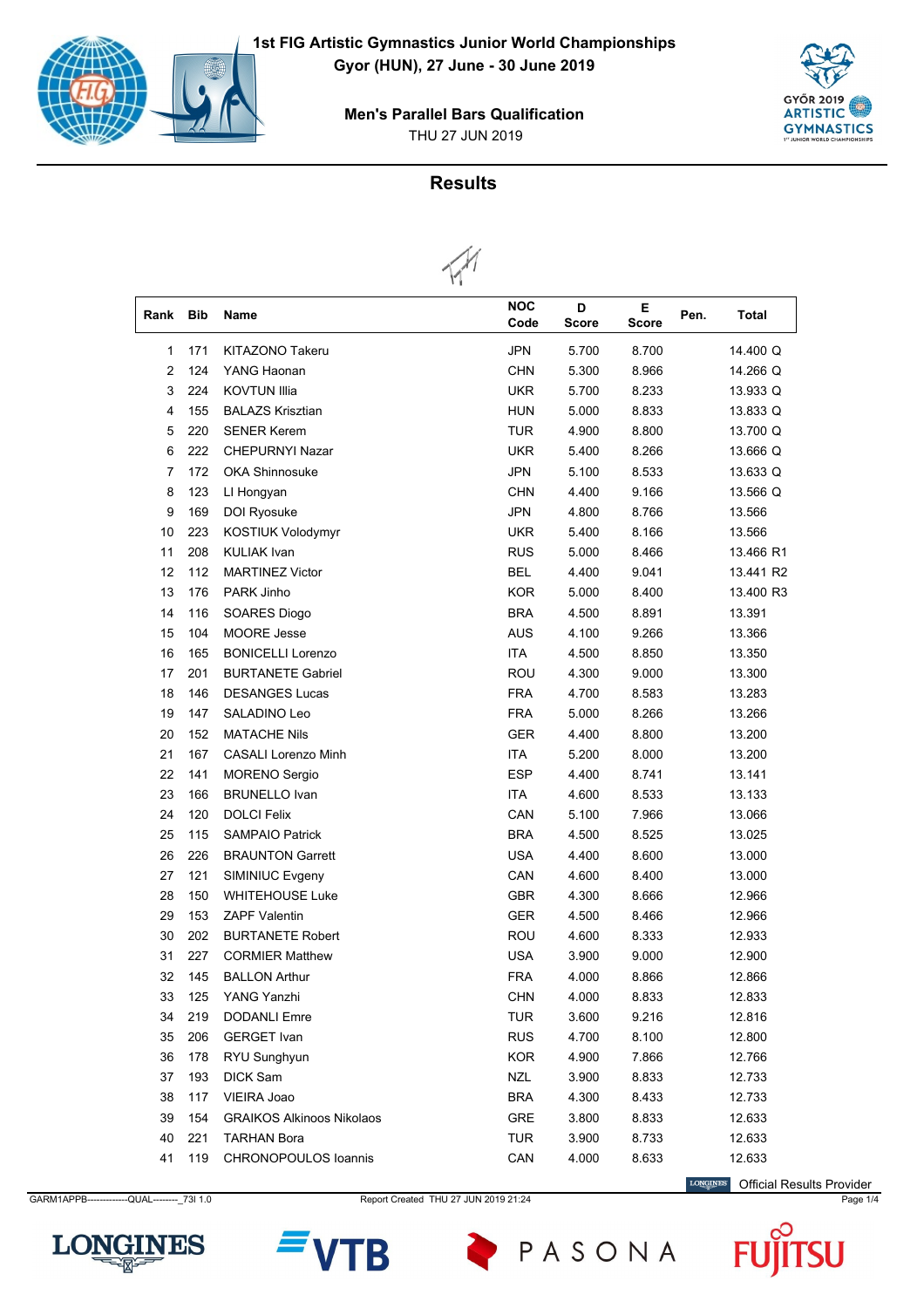





### **Results**



| Rank | <b>Bib</b> | <b>Name</b>                | NOC<br>Code | D<br><b>Score</b> | E.<br><b>Score</b> | Pen.   | <b>Total</b> |
|------|------------|----------------------------|-------------|-------------------|--------------------|--------|--------------|
| 42   | 177        | PARK Seungho               | <b>KOR</b>  | 4.400             | 8.200              |        | 12.600       |
| 43   | 111        | <b>CUYLE Glen</b>          | <b>BEL</b>  | 4.500             | 8.100              |        | 12.600       |
| 44   | 190        | AMBLIE Joar                | <b>NOR</b>  | 3.500             | 9.066              |        | 12.566       |
| 45   | 230        | <b>JURAEV Utkirbek</b>     | <b>UZB</b>  | 4.500             | 8.066              |        | 12.566       |
| 46   | 197        | <b>ALARCON Daniel</b>      | <b>PER</b>  | 3.800             | 8.733              |        | 12.533       |
| 47   | 210        | NEMCOVIC Matej             | <b>SVK</b>  | 3.700             | 8.800              |        | 12.500       |
| 48   | 205        | <b>GASHKOV Kirill</b>      | <b>RUS</b>  | 4.800             | 7.700              |        | 12.500       |
| 49   | 142        | REBOLLAR Hugo              | <b>ESP</b>  | 4.000             | 8.466              |        | 12.466       |
| 50   | 139        | <b>MOUSSA Mohamed</b>      | EGY         | 4.000             | 8.433              |        | 12.433       |
| 51   | 107        | MAMMADLI Samad             | <b>AZE</b>  | 4.700             | 7.733              |        | 12.433       |
| 51   | 127        | <b>AGUILAR Marcos</b>      | COL         | 4.700             | 7.733              |        | 12.433       |
| 53   | 103        | <b>HARDY James</b>         | <b>AUS</b>  | 4.100             | 8.325              |        | 12.425       |
| 54   | 173        | CHUBENKO Oleg              | KAZ         | 4.400             | 8.000              |        | 12.400       |
| 55   | 182        | <b>RODEVICS Edvins</b>     | LAT         | 3.400             | 8.966              |        | 12.366       |
| 56   | 156        | <b>BATORI Szabolcs</b>     | <b>HUN</b>  | 3.800             | 8.566              |        | 12.366       |
| 56   | 212        | <b>STENBERG Marcus</b>     | <b>SWE</b>  | 3.800             | 8.566              |        | 12.366       |
| 58   | 101        | <b>GOMEZ Santiago</b>      | <b>ARG</b>  | 3.800             | 8.533              |        | 12.333       |
| 58   | 102        | KHACHIKYAN Gagik           | <b>ARM</b>  | 3.800             | 8.533              |        | 12.333       |
| 60   | 118        | <b>TRIFONOV Teodor</b>     | <b>BUL</b>  | 3.900             | 8.433              |        | 12.333       |
| 61   | 161        | SALMANICHARANI Mahdyar     | <b>IRI</b>  | 3.700             | 8.600              |        | 12.300       |
| 62   | 131        | <b>SACHA Vojtech</b>       | <b>CZE</b>  | 4.200             | 8.066              |        | 12.266       |
| 63   | 192        | <b>HEGGELUND Iver</b>      | <b>NOR</b>  | 3.100             | 9.066              |        | 12.166       |
| 64   | 109        | <b>HAQUE Ali Kader</b>     | <b>BAN</b>  | 3.200             | 8.966              |        | 12.166       |
| 65   | 228        | <b>DRAKE</b> Isaiah        | <b>USA</b>  | 4.000             | 8.166              |        | 12.166       |
| 66   | 209        | MILOJEVIC Luka             | <b>SRB</b>  | 3.600             | 8.841              | $-0.3$ | 12.141       |
| 67   | 110        | <b>CUYLE Nicola</b>        | <b>BEL</b>  | 4.400             | 7.700              |        | 12.100       |
| 68   | 130        | <b>BEHAL Jonas</b>         | CZE         | 3.000             | 9.066              |        | 12.066       |
| 69   | 137        | ABDELHALEEM Abdelrahman    | EGY         | 3.700             | 8.366              |        | 12.066       |
| 70   | 233        | NGUYEN van Khanh Phong     | <b>VIE</b>  | 4.800             | 7.266              |        | 12.066       |
| 71   | 187        | BAYARSAIKHAN Boldbaatar    | <b>MGL</b>  | 3.900             | 8.133              |        | 12.033       |
| 72   | 143        | <b>TUYA PEREZ Daniel</b>   | ESP         | 4.100             | 7.933              |        | 12.033       |
| 73   | 100        | <b>ESPINDOLA Fernando</b>  | ARG         | 4.500             | 7.533              |        | 12.033       |
| 74   | 160        | <b>GHAHREMANI Amir Ali</b> | IRI         | 3.500             | 8.508              |        | 12.008       |
| 75   | 148        | <b>MOSTOWFI Sam</b>        | <b>GBR</b>  | 4.100             | 7.900              |        | 12.000       |
| 76   | 215        | CHIOU Min-Han              | <b>TPE</b>  | 3.200             | 8.733              |        | 11.933       |
| 77   | 203        | <b>SOICA Raul Gabriel</b>  | <b>ROU</b>  | 3.400             | 8.533              |        | 11.933       |
| 78   | 157        | DOBROVITZ Adam             | <b>HUN</b>  | 3.800             | 8.066              |        | 11.866       |
| 79   | 175        | <b>TOIBAZAROV Alisher</b>  | KAZ         | 4.100             | 7.750              |        | 11.850       |
| 80   | 198        | <b>GARNCZAREK Kacper</b>   | POL         | 4.300             | 7.533              |        | 11.833       |
| 81   | 194        | <b>FU-ALLEN William</b>    | <b>NZL</b>  | 3.300             | 8.466              |        | 11.766       |
| 82   | 180        | <b>CUDOVSKIS Edgars</b>    | LAT         | 3.700             | 8.066              |        | 11.766       |

GARM1APPB-------------QUAL--------\_73I 1.0 Report Created THU 27 JUN 2019 21:24 Page 2/4

**LONGINES** Official Results Provider





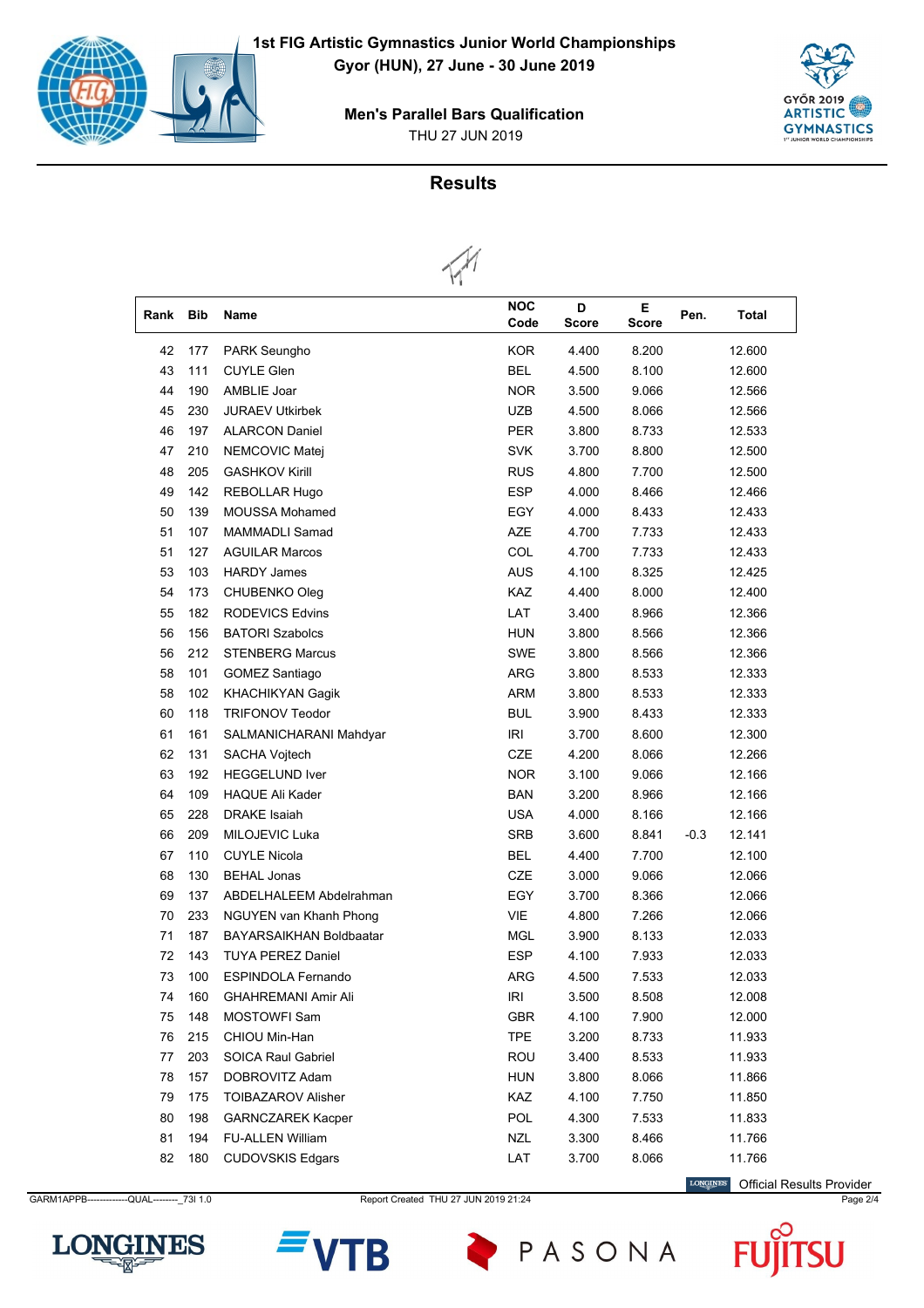

THU 27 JUN 2019 **Men's Parallel Bars Qualification**



### **Results**



| Rank | <b>Bib</b> | <b>Name</b>                   | <b>NOC</b><br>Code | D<br><b>Score</b> | Е<br><b>Score</b> | Pen.   | <b>Total</b> |  |
|------|------------|-------------------------------|--------------------|-------------------|-------------------|--------|--------------|--|
| 83   | 213        | <b>SUNDELL William</b>        | <b>SWE</b>         | 3.500             | 8.200             |        | 11.700       |  |
| 84   | 204        | <b>LANGE Ruan</b>             | <b>RSA</b>         | 4.000             | 7.700             |        | 11.700       |  |
| 85   | 189        | <b>ERKHEMBAYAR Usukhbayar</b> | <b>MGL</b>         | 3.100             | 8.566             | 11.666 |              |  |
| 86   | 151        | <b>HALBISCH Arne Nicolai</b>  | <b>GER</b>         | 4.300             | 7.366             | 11.666 |              |  |
| 87   | 234        | PHAM Phuoc Hieu               | <b>VIE</b>         | 4.400             | 7.200             | 11.600 |              |  |
| 88   | 106        | <b>MAYER Elias</b>            | <b>AUT</b>         | 3.300             | 8.266             |        | 11.566       |  |
| 89   | 211        | <b>HYLL Vilgot</b>            | <b>SWE</b>         | 3.000             | 8.541             |        | 11.541       |  |
| 90   | 191        | <b>GUNDERSEN Didrik</b>       | <b>NOR</b>         | 3.300             | 8.233             |        | 11.533       |  |
| 91   | 231        | <b>KAMILJANOV Ravshan</b>     | <b>UZB</b>         | 3.400             | 8.100             |        | 11.500       |  |
| 92   | 188        | DAMDINDORJ Enkhtuvshin        | <b>MGL</b>         | 3.500             | 8.000             |        | 11.500       |  |
| 93   | 185        | <b>HERNANDEZ Alejandro</b>    | <b>MEX</b>         | 3.900             | 7.600             |        | 11.500       |  |
| 94   | 174        | <b>MAKIYEV Nikolay</b>        | KAZ                | 3.400             | 8.091             |        | 11.491       |  |
| 95   | 144        | <b>KARSIKAS Akseli</b>        | <b>FIN</b>         | 3.600             | 7.866             |        | 11.466       |  |
| 96   | 134        | CALVACHE Pablo                | ECU                | 4.400             | 7.066             |        | 11.466       |  |
| 97   | 132        | VOGL Stepan                   | <b>CZE</b>         | 3.000             | 8.433             |        | 11.433       |  |
| 98   | 105        | <b>SMITH Kiplin</b>           | <b>AUS</b>         | 3.400             | 8.033             |        | 11.433       |  |
| 99   | 184        | <b>GALICIA Maximiliano</b>    | <b>MEX</b>         | 4.300             | 7.133             |        | 11.433       |  |
| 100  | 108        | <b>SAFAROV Mansum</b>         | <b>AZE</b>         | 3.300             | 8.100             |        | 11.400       |  |
| 101  | 138        | <b>ELSHOBKI Omar</b>          | EGY                | 4.000             | 7.366             |        | 11.366       |  |
| 102  | 195        | <b>HALL Brodyn</b>            | <b>NZL</b>         | 3.400             | 7.800             |        | 11.200       |  |
| 103  | 163        | THORISSON Jonas Ingi          | <b>ISL</b>         | 3.500             | 7.600             |        | 11.100       |  |
| 104  | 164        | <b>INDIG Eval</b>             | <b>ISR</b>         | 3.700             | 7.333             |        | 11.033       |  |
| 105  | 199        | NOGUEIRA Jose                 | <b>POR</b>         | 3.400             | 7.566             |        | 10.966       |  |
| 106  | 186        | RAZO Paulino                  | <b>MEX</b>         | 3.600             | 7.366             |        | 10.966       |  |
| 107  | 133        | <b>MOLLGAARD Sofus</b>        | <b>DEN</b>         | 3.300             | 7.566             |        | 10.866       |  |
| 108  | 129        | <b>ANGONAS Georgios</b>       | <b>CYP</b>         | 3.800             | 7.066             |        | 10.866       |  |
| 109  | 181        | <b>PLATE Riards</b>           | LAT                | 3.400             | 7.400             |        | 10.800       |  |
| 110  | 149        | SMITH-GORDON Jasper           | <b>GBR</b>         | 3.400             | 7.333             |        | 10.733       |  |
| 111  | 183        | CHASAZYROVAS Gytis            | LTU                | 4.000             | 6.700             |        | 10.700       |  |
| 112  | 217        | <b>WU Tsung-Hua</b>           | <b>TPE</b>         | 3.800             | 6.700             |        | 10.500       |  |
| 113  | 216        | LIN Ta-Lung                   | <b>TPE</b>         | 3.900             | 6.300             |        | 10.200       |  |
| 114  | 136        | <b>VALENCIA Johnny</b>        | ECU                | 4.100             | 5.933             |        | 10.033       |  |
| 115  | 179        | <b>ALSAMIRI Nasser</b>        | <b>KSA</b>         | 3.300             | 6.700             |        | 10.000       |  |
| 116  | 232        | MAMATKULOV Fayoziddin         | <b>UZB</b>         | 3.900             | 6.000             |        | 9.900        |  |
| 117  | 135        | <b>LOPEZ Cesar</b>            | ECU                | 3.500             | 5.733             |        | 9.233        |  |
| 118  | 196        | PUTATURO Joseph               | <b>PAN</b>         | 2.600             | 6.533             |        | 9.133        |  |
| 119  | 128        | <b>ZUGEC Mateo</b>            | <b>CRO</b>         | 1.200             | 7.233             | $-8.0$ | 0.433        |  |

GARM1APPB-------------QUAL--------\_73I 1.0 Report Created THU 27 JUN 2019 21:24 Page 3/4

LONGINES Official Results Provider

 $\boldsymbol{\mathsf{F}}$ 



Ū





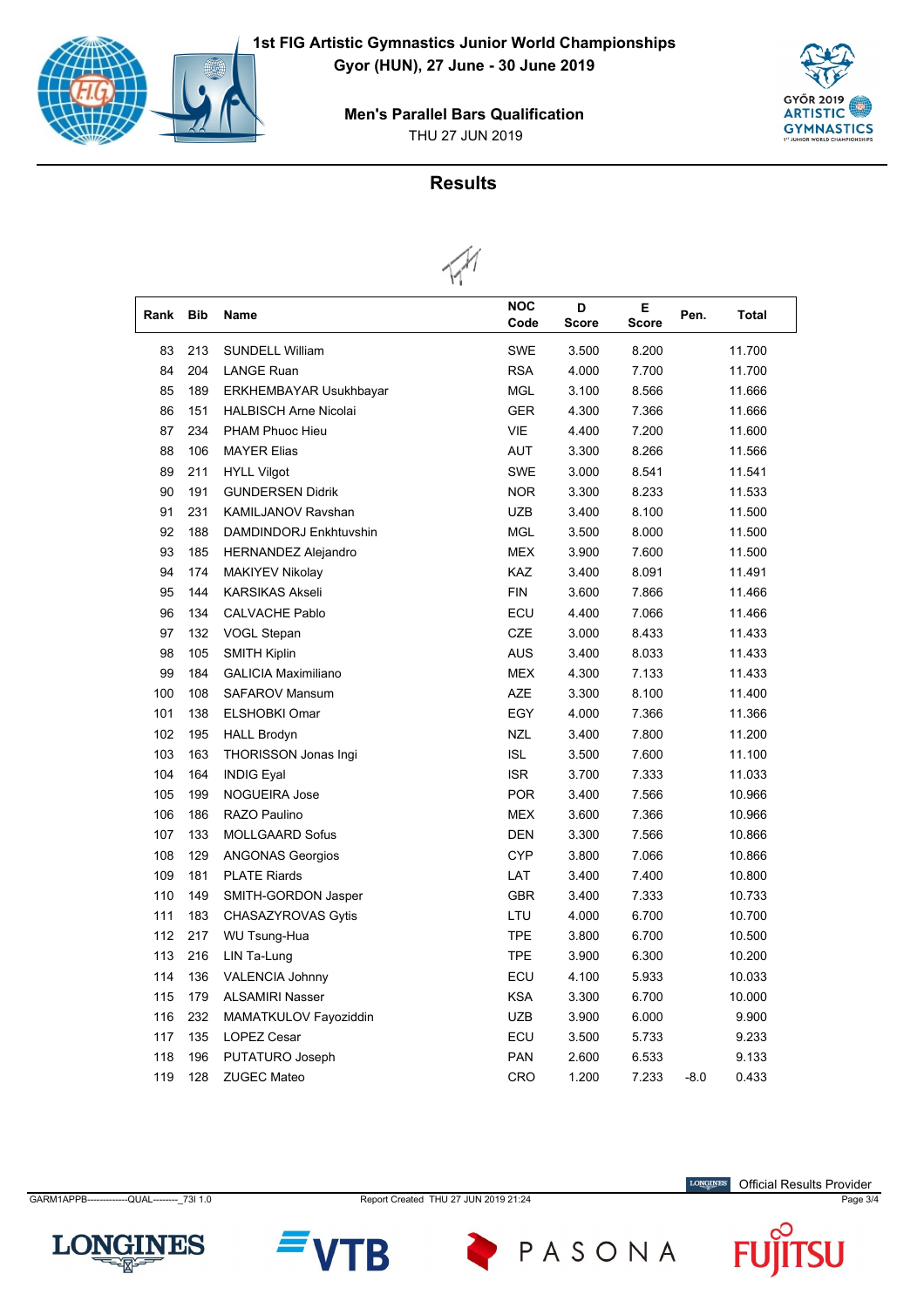

THU 27 JUN 2019 **Men's Parallel Bars Qualification**



# **Results**



| <b>Rank Bib</b> | Name | <b>NOC</b><br>Code | <b>Score</b> | Е<br><b>Score</b> | Pen. | <b>Total</b> |
|-----------------|------|--------------------|--------------|-------------------|------|--------------|

| Note:                          | than the nominated reserve gymnasts.        |              | If a qualified gymnast withdraws from the final, they may be replaced by another gymnast from the same NOC if that gymnast is ranked higher |                                      |        |                                           |                                  |
|--------------------------------|---------------------------------------------|--------------|---------------------------------------------------------------------------------------------------------------------------------------------|--------------------------------------|--------|-------------------------------------------|----------------------------------|
| Legend:<br><b>D</b> Difficulty | <b>E</b> Execution                          | Pen. Penalty | <b>Q</b> Qualified for Parallel Bars Final                                                                                                  |                                      |        | <b>Rx</b> Reserve for Parallel Bars Final |                                  |
|                                |                                             |              |                                                                                                                                             |                                      |        | <b>LONGINES</b>                           | <b>Official Results Provider</b> |
|                                | GARM1APPB--------------QUAL-------- 73I 1.0 |              |                                                                                                                                             | Report Created THU 27 JUN 2019 21:24 |        |                                           | Page 4/4                         |
|                                | <b>LONGINES</b><br><b>CONTROL</b>           |              | <b>EVTR</b>                                                                                                                                 |                                      | PASONA |                                           | <b>FUJITSU</b>                   |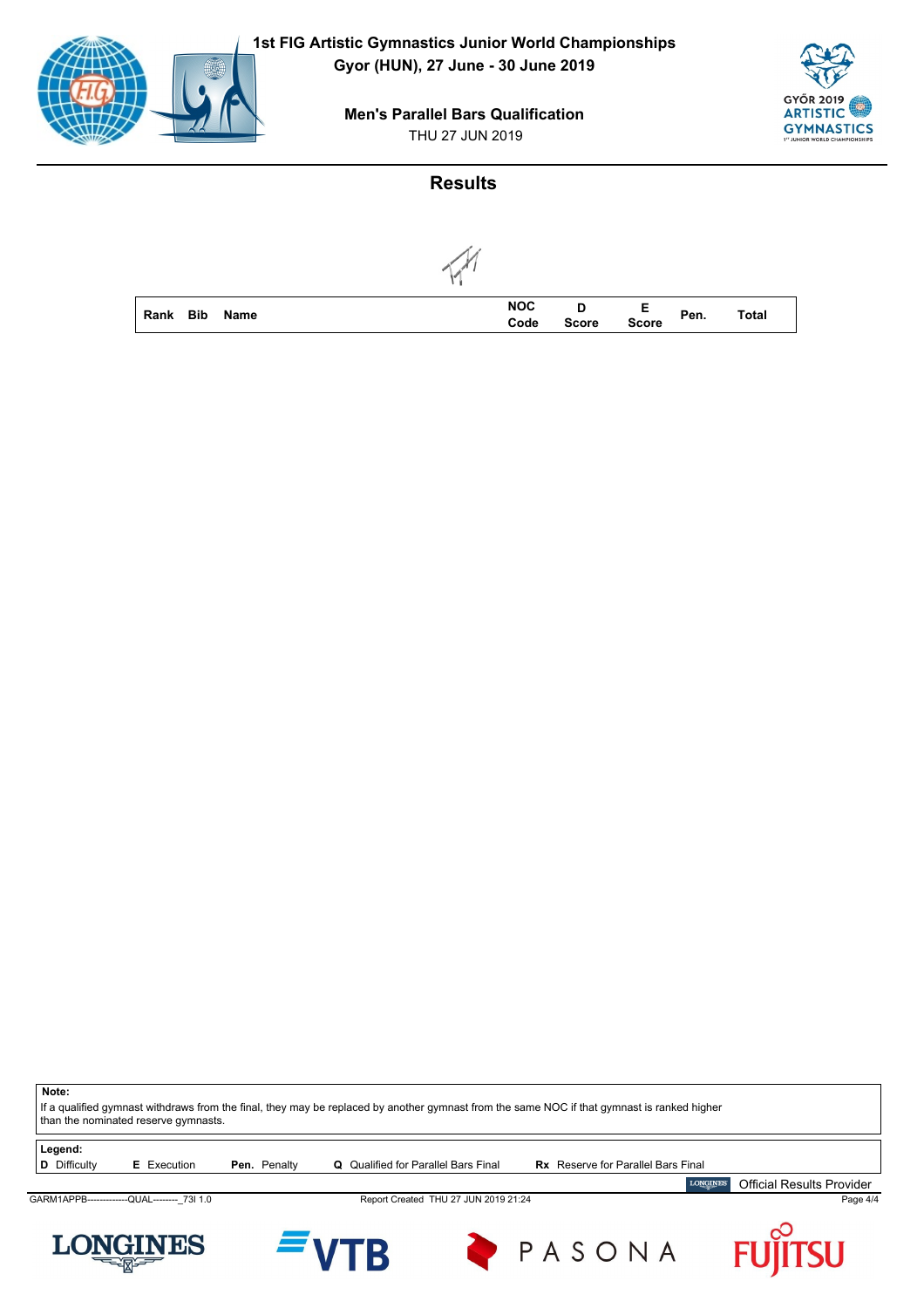



### **Results**

 $\prod$ 

|      |            |                              | T |                    |            |            |      |           |
|------|------------|------------------------------|---|--------------------|------------|------------|------|-----------|
| Rank | <b>Bib</b> | <b>Name</b>                  |   | <b>NOC</b><br>Code | D<br>Score | Е<br>Score | Pen. | Total     |
| 1    | 146        | <b>DESANGES Lucas</b>        |   | <b>FRA</b>         | 4.400      | 8.966      |      | 13.366 Q  |
| 2    | 166        | <b>BRUNELLO Ivan</b>         |   | <b>ITA</b>         | 4.500      | 8.866      |      | 13.366 Q  |
| 3    | 116        | SOARES Diogo                 |   | <b>BRA</b>         | 4.800      | 8.566      |      | 13.366 Q  |
| 4    | 206        | <b>GERGET Ivan</b>           |   | <b>RUS</b>         | 4.700      | 8.466      |      | 13.166 Q  |
| 5    | 155        | <b>BALAZS Krisztian</b>      |   | HUN                | 4.600      | 8.533      |      | 13.133 Q  |
| 6    | 104        | <b>MOORE Jesse</b>           |   | AUS                | 4.200      | 8.916      |      | 13.116 Q  |
| 7    | 222        | <b>CHEPURNYI Nazar</b>       |   | <b>UKR</b>         | 4.900      | 8.216      |      | 13.116 Q  |
| 8    | 151        | <b>HALBISCH Arne Nicolai</b> |   | <b>GER</b>         | 4.500      | 8.600      |      | 13.100 Q  |
| 9    | 205        | <b>GASHKOV Kirill</b>        |   | <b>RUS</b>         | 4.600      | 8.391      |      | 12.991 R1 |
| 10   | 165        | <b>BONICELLI Lorenzo</b>     |   | <b>ITA</b>         | 4.200      | 8.766      |      | 12.966 R2 |
| 11   | 208        | <b>KULIAK Ivan</b>           |   | <b>RUS</b>         | 4.300      | 8.666      |      | 12.966    |
| 12   | 224        | <b>KOVTUN Illia</b>          |   | <b>UKR</b>         | 5.300      | 7.666      |      | 12.966 R3 |
| 13   | 121        | SIMINIUC Evgeny              |   | CAN                | 4.100      | 8.800      |      | 12.900    |
| 14   | 120        | <b>DOLCI Felix</b>           |   | CAN                | 4.600      | 8.300      |      | 12.900    |
| 15   | 115        | <b>SAMPAIO Patrick</b>       |   | <b>BRA</b>         | 4.700      | 8.133      |      | 12.833    |
| 16   | 153        | <b>ZAPF Valentin</b>         |   | <b>GER</b>         | 4.200      | 8.625      |      | 12.825    |
| 17   | 172        | <b>OKA Shinnosuke</b>        |   | <b>JPN</b>         | 4.600      | 8.133      |      | 12.733    |
| 18   | 123        | LI Hongyan                   |   | <b>CHN</b>         | 4.400      | 8.300      |      | 12.700    |
| 19   | 169        | DOI Ryosuke                  |   | <b>JPN</b>         | 4.800      | 7.866      |      | 12.666    |
| 20   | 178        | RYU Sunghyun                 |   | <b>KOR</b>         | 4.200      | 8.433      |      | 12.633    |
| 20   | 226        | <b>BRAUNTON Garrett</b>      |   | <b>USA</b>         | 4.200      | 8.433      |      | 12.633    |
| 22   | 167        | <b>CASALI Lorenzo Minh</b>   |   | <b>ITA</b>         | 4.200      | 8.400      |      | 12.600    |
| 23   | 152        | <b>MATACHE Nils</b>          |   | <b>GER</b>         | 4.300      | 8.300      |      | 12.600    |
| 24   | 105        | <b>SMITH Kiplin</b>          |   | AUS                | 4.000      | 8.566      |      | 12.566    |
| 25   | 171        | KITAZONO Takeru              |   | <b>JPN</b>         | 5.100      | 7.433      |      | 12.533    |
| 26   | 223        | <b>KOSTIUK Volodymyr</b>     |   | <b>UKR</b>         | 4.100      | 8.425      |      | 12.525    |
| 27   | 177        | PARK Seungho                 |   | <b>KOR</b>         | 4.300      | 8.200      |      | 12.500    |
| 28   | 125        | <b>YANG Yanzhi</b>           |   | <b>CHN</b>         | 3.500      | 8.983      |      | 12.483    |
| 29   | 176        | PARK Jinho                   |   | <b>KOR</b>         | 4.300      | 8.166      |      | 12.466    |
| 30   | 227        | <b>CORMIER Matthew</b>       |   | USA                | 4.000      | 8.408      |      | 12.408    |
| 31   | 212        | <b>STENBERG Marcus</b>       |   | <b>SWE</b>         | 3.700      | 8.700      |      | 12.400    |
| 32   | 148        | <b>MOSTOWFI Sam</b>          |   | <b>GBR</b>         | 4.000      | 8.400      |      | 12.400    |
| 32   | 184        | <b>GALICIA Maximiliano</b>   |   | MEX                | 4.000      | 8.400      |      | 12.400    |
| 34   | 230        | <b>JURAEV Utkirbek</b>       |   | <b>UZB</b>         | 4.100      | 8.166      |      | 12.266    |
| 35   | 144        | <b>KARSIKAS Akseli</b>       |   | <b>FIN</b>         | 3.900      | 8.300      |      | 12.200    |
| 36   | 134        | <b>CALVACHE Pablo</b>        |   | ECU                | 4.200      | 8.000      |      | 12.200    |
| 37   | 221        | <b>TARHAN Bora</b>           |   | <b>TUR</b>         | 3.400      | 8.766      |      | 12.166    |
| 38   | 111        | <b>CUYLE Glen</b>            |   | BEL                | 3.700      | 8.466      |      | 12.166    |
| 39   | 107        | MAMMADLI Samad               |   | AZE                | 4.200      | 7.966      |      | 12.166    |
| 40   | 145        | <b>BALLON Arthur</b>         |   | <b>FRA</b>         | 3.700      | 8.433      |      | 12.133    |
| 41   | 129        | <b>ANGONAS Georgios</b>      |   | <b>CYP</b>         | 3.900      | 8.233      |      | 12.133    |

GARM1APHB------------QUAL---------\_73I 1.0 Report Created THU 27 JUN 2019 21:26 Page 1/4 Page 1/4

**LONGINES** Official Results Provider

U





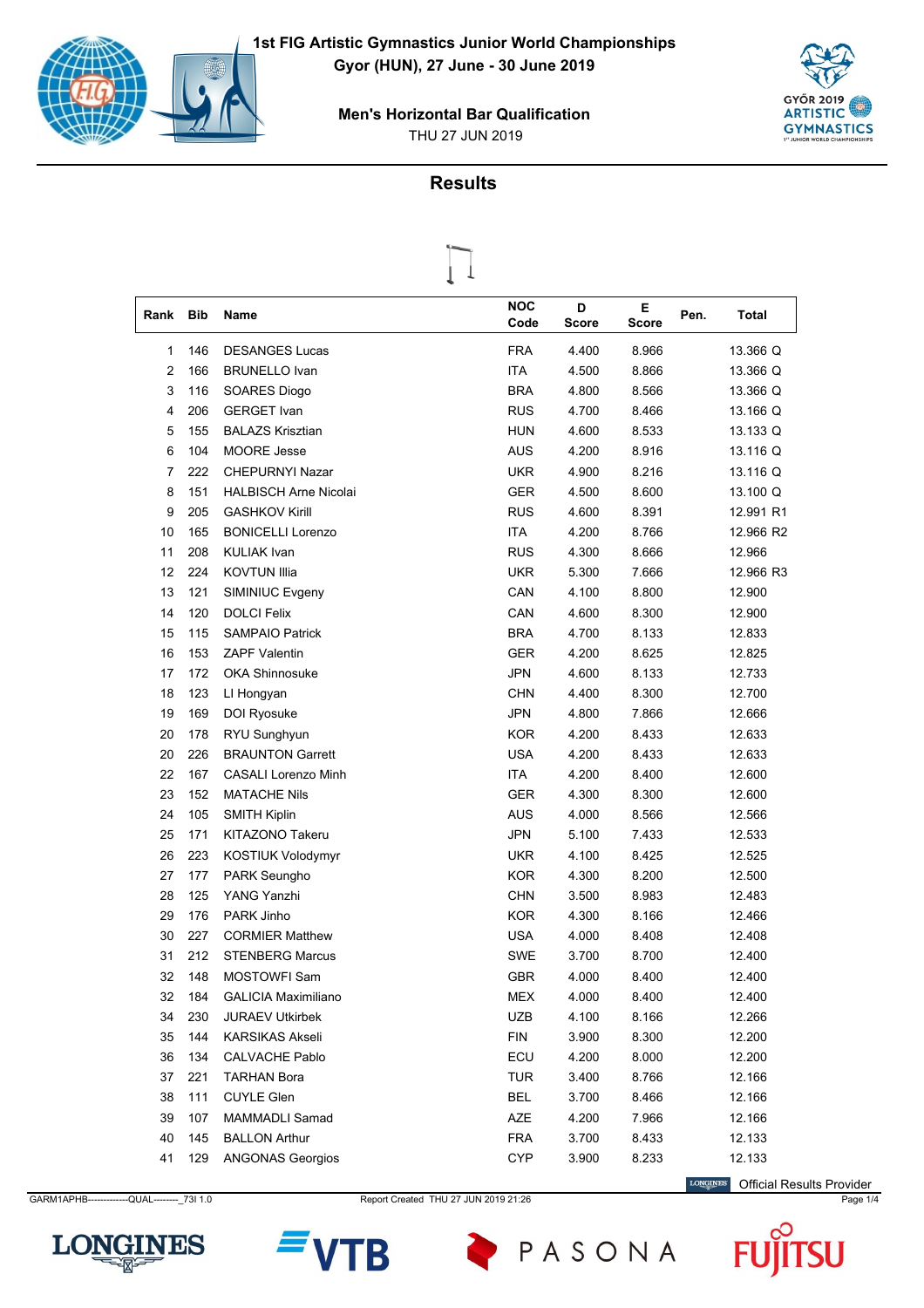



### **Results**

 $\overline{\mathcal{L}}$ 

| Rank | <b>Bib</b> | Name                             | <b>NOC</b><br>Code                 | D<br><b>Score</b> | Е<br><b>Score</b> | Pen. | Total  |
|------|------------|----------------------------------|------------------------------------|-------------------|-------------------|------|--------|
| 42   | 219        | <b>DODANLI Emre</b>              | <b>TUR</b>                         | 3.700             | 8.400             |      | 12.100 |
| 43   | 201        | <b>BURTANETE Gabriel</b>         | ROU                                | 4.000             | 8.066             |      | 12.066 |
| 44   | 118        | <b>TRIFONOV Teodor</b>           | <b>BUL</b>                         | 4.200             | 7.866             |      | 12.066 |
| 45   | 138        | <b>ELSHOBKI Omar</b>             | EGY                                | 4.000             | 8.000             |      | 12.000 |
| 46   | 110        | <b>CUYLE Nicola</b>              | <b>BEL</b>                         | 3.800             | 8.166             |      | 11.966 |
| 47   | 157        | DOBROVITZ Adam                   | <b>HUN</b>                         | 3.500             | 8.433             |      | 11.933 |
| 48   | 215        | CHIOU Min-Han                    | <b>TPE</b>                         | 3.200             | 8.700             |      | 11.900 |
| 49   | 102        | KHACHIKYAN Gagik                 | ARM                                | 3.400             | 8.500             |      | 11.900 |
| 50   | 100        | <b>ESPINDOLA Fernando</b>        | <b>ARG</b>                         | 4.000             | 7.900             |      | 11.900 |
| 51   | 233        | NGUYEN van Khanh Phong           | <b>VIE</b>                         | 4.300             | 7.600             |      | 11.900 |
| 52   | 204        | <b>LANGE Ruan</b>                | <b>RSA</b>                         | 3.500             | 8.366             |      | 11.866 |
| 53   | 183        | CHASAZYROVAS Gytis               | LTU                                | 3.900             | 7.966             |      | 11.866 |
| 54   | 135        | <b>LOPEZ Cesar</b>               | ECU                                | 4.200             | 7.666             |      | 11.866 |
| 55   | 131        | SACHA Vojtech                    | <b>CZE</b>                         | 3.300             | 8.533             |      | 11.833 |
| 56   | 187        | <b>BAYARSAIKHAN Boldbaatar</b>   | <b>MGL</b>                         | 3.500             | 8.333             |      | 11.833 |
| 57   | 150        | <b>WHITEHOUSE Luke</b>           | <b>GBR</b>                         | 4.000             | 7.800             |      | 11.800 |
| 58   | 220        | <b>SENER Kerem</b>               | <b>TUR</b>                         | 3.800             | 7.966             |      | 11.766 |
| 59   | 108        | <b>SAFAROV Mansum</b>            | <b>AZE</b>                         | 3.700             | 8.033             |      | 11.733 |
| 60   | 185        | <b>HERNANDEZ Alejandro</b>       | <b>MEX</b>                         | 4.000             | 7.733             |      | 11.733 |
| 61   | 173        | CHUBENKO Oleg                    | <b>KAZ</b>                         | 3.200             | 8.500             |      | 11.700 |
| 62   | 193        | <b>DICK Sam</b>                  | <b>NZL</b>                         | 3.500             | 8.166             |      | 11.666 |
| 63   | 154        | <b>GRAIKOS Alkinoos Nikolaos</b> | <b>GRE</b>                         | 3.600             | 8.066             |      | 11.666 |
| 63   | 161        | SALMANICHARANI Mahdyar           | <b>IRI</b>                         | 3.600             | 8.066             |      | 11.666 |
| 65   | 117        | VIEIRA Joao                      | <b>BRA</b>                         | 3.900             | 7.766             |      | 11.666 |
| 66   | 182        | <b>RODEVICS Edvins</b>           | LAT                                | 4.500             | 7.166             |      | 11.666 |
| 67   | 103        | <b>HARDY James</b>               | <b>AUS</b>                         | 3.500             | 8.133             |      | 11.633 |
| 68   | 202        | <b>BURTANETE Robert</b>          | ROU                                | 3.700             | 7.933             |      | 11.633 |
| 69   | 124        | YANG Haonan                      | <b>CHN</b>                         | 4.000             | 7.633             |      | 11.633 |
| 70   | 228        | <b>DRAKE</b> Isaiah              | <b>USA</b>                         | 3.800             | 7.800             |      | 11.600 |
| 71   | 175        | <b>TOIBAZAROV Alisher</b>        | KAZ                                | 3.800             | 7.766             |      | 11.566 |
| 72   | 130        | <b>BEHAL Jonas</b>               | <b>CZE</b>                         | 3.700             | 7.833             |      | 11.533 |
| 73   | 163        | THORISSON Jonas Ingi             | <b>ISL</b>                         | 3.700             | 7.766             |      | 11.466 |
| 74   | 188        | DAMDINDORJ Enkhtuvshin           | <b>MGL</b>                         | 3.800             | 7.666             |      | 11.466 |
| 75   | 203        | <b>SOICA Raul Gabriel</b>        | <b>ROU</b>                         | 3.300             | 8.133             |      | 11.433 |
| 76   | 156        | <b>BATORI Szabolcs</b>           | <b>HUN</b>                         | 3.600             | 7.833             |      | 11.433 |
| 77   | 147        | SALADINO Leo                     | <b>FRA</b>                         | 3.900             | 7.533             |      | 11.433 |
| 78   | 180        | <b>CUDOVSKIS Edgars</b>          | LAT                                | 3.800             | 7.566             |      | 11.366 |
| 79   | 112        | <b>MARTINEZ Victor</b>           | <b>BEL</b>                         | 4.200             | 7.133             |      | 11.333 |
| 80   | 160        | <b>GHAHREMANI Amir Ali</b>       | $\ensuremath{\mathsf{IRl}}\xspace$ | 3.600             | 7.700             |      | 11.300 |
| 81   | 191        | <b>GUNDERSEN Didrik</b>          | <b>NOR</b>                         | 3.300             | 7.966             |      | 11.266 |
| 82   | 190        | AMBLIE Joar                      | <b>NOR</b>                         | 3.400             | 7.866             |      | 11.266 |

GARM1APHB------------QUAL---------\_73I 1.0 Report Created THU 27 JUN 2019 21:26 Page 2/4

B

**LONGINES** 

PASONA

Official Results Provider

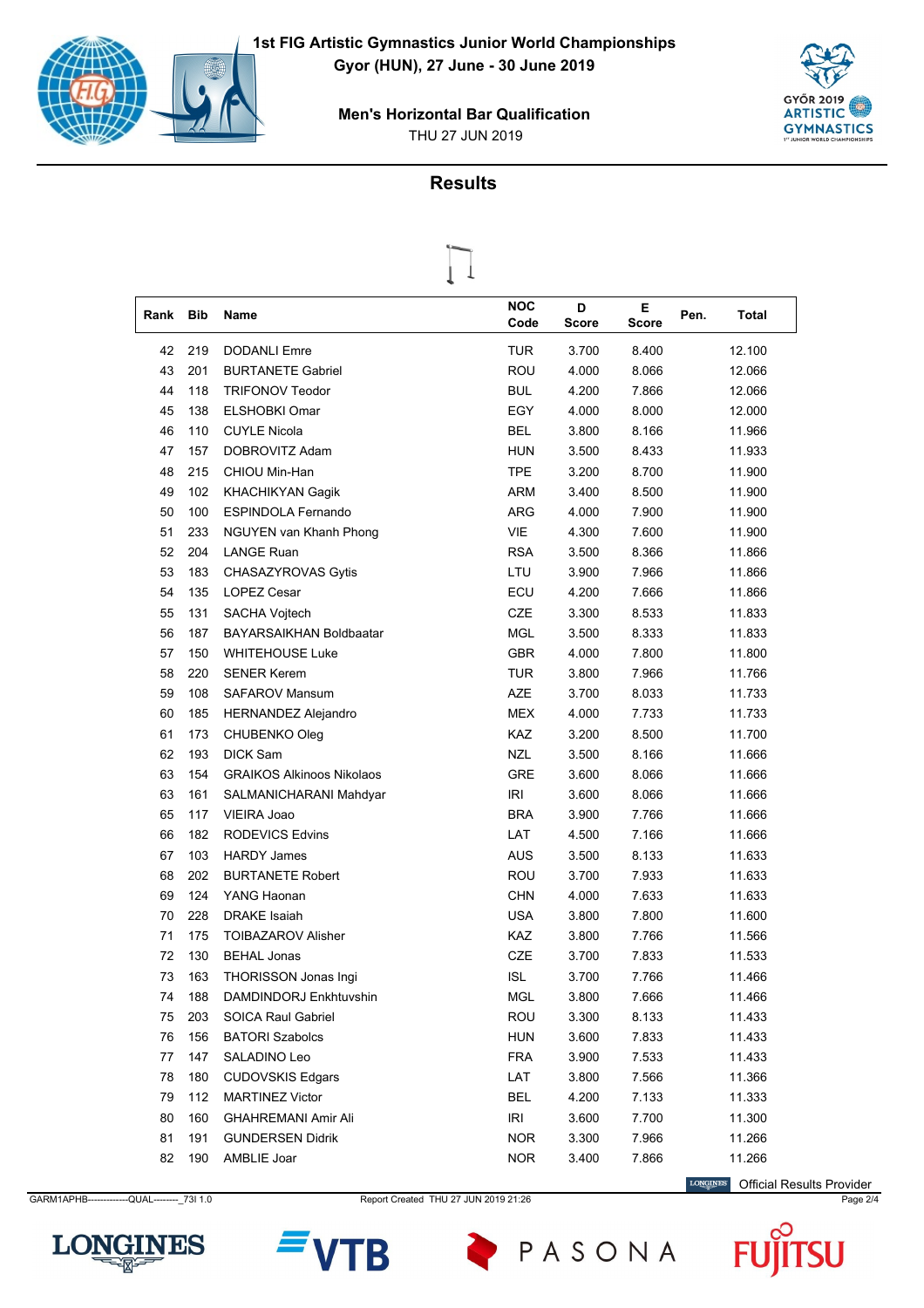



### **Results**

 $\prod$ 

| T    |            |                          |                    |                   |                   |        |        |  |  |  |  |
|------|------------|--------------------------|--------------------|-------------------|-------------------|--------|--------|--|--|--|--|
| Rank | <b>Bib</b> | <b>Name</b>              | <b>NOC</b><br>Code | D<br><b>Score</b> | Е<br><b>Score</b> | Pen.   | Total  |  |  |  |  |
| 83   | 199        | <b>NOGUEIRA Jose</b>     | <b>POR</b>         | 3.500             | 7.766             |        | 11.266 |  |  |  |  |
| 84   | 210        | NEMCOVIC Matej           | <b>SVK</b>         | 3.000             | 8.233             |        | 11.233 |  |  |  |  |
| 85   | 231        | KAMILJANOV Ravshan       | UZB                | 3.800             | 7.400             |        | 11.200 |  |  |  |  |
| 86   | 101        | GOMEZ Santiago           | <b>ARG</b>         | 3.600             | 7.566             |        | 11.166 |  |  |  |  |
| 87   | 234        | PHAM Phuoc Hieu          | <b>VIE</b>         | 3.800             | 7.366             |        | 11.166 |  |  |  |  |
| 88   | 137        | ABDELHALEEM Abdelrahman  | EGY                | 3.200             | 7.933             |        | 11.133 |  |  |  |  |
| 89   | 216        | LIN Ta-Lung              | <b>TPE</b>         | 4.100             | 7.033             |        | 11.133 |  |  |  |  |
| 90   | 159        | <b>AYENEHBAND Omid</b>   | <b>IRI</b>         | 2.700             | 8.408             |        | 11.108 |  |  |  |  |
| 91   | 217        | WU Tsung-Hua             | TPE                | 3.700             | 7.333             |        | 11.033 |  |  |  |  |
| 92   | 232        | MAMATKULOV Fayoziddin    | <b>UZB</b>         | 3.900             | 7.133             |        | 11.033 |  |  |  |  |
| 93   | 198        | <b>GARNCZAREK Kacper</b> | POL                | 4.100             | 6.933             |        | 11.033 |  |  |  |  |
| 94   | 139        | <b>MOUSSA Mohamed</b>    | EGY                | 3.900             | 7.066             |        | 10.966 |  |  |  |  |
| 95   | 109        | <b>HAQUE Ali Kader</b>   | <b>BAN</b>         | 2.500             | 8.400             |        | 10.900 |  |  |  |  |
| 96   | 174        | <b>MAKIYEV Nikolay</b>   | <b>KAZ</b>         | 3.000             | 7.900             |        | 10.900 |  |  |  |  |
| 97   | 141        | <b>MORENO</b> Sergio     | <b>ESP</b>         | 2.400             | 8.425             |        | 10.825 |  |  |  |  |
| 98   | 194        | <b>FU-ALLEN William</b>  | <b>NZL</b>         | 3.400             | 7.366             |        | 10.766 |  |  |  |  |
| 99   | 106        | <b>MAYER Elias</b>       | <b>AUT</b>         | 3.300             | 7.433             |        | 10.733 |  |  |  |  |
| 100  | 132        | <b>VOGL Stepan</b>       | <b>CZE</b>         | 3.100             | 7.600             |        | 10.700 |  |  |  |  |
| 101  | 192        | <b>HEGGELUND Iver</b>    | <b>NOR</b>         | 3.000             | 7.633             |        | 10.633 |  |  |  |  |
| 102  | 213        | <b>SUNDELL William</b>   | <b>SWE</b>         | 2.500             | 8.100             |        | 10.600 |  |  |  |  |
| 103  | 189        | ERKHEMBAYAR Usukhbayar   | MGL                | 3.500             | 7.100             |        | 10.600 |  |  |  |  |
| 104  | 149        | SMITH-GORDON Jasper      | <b>GBR</b>         | 3.000             | 7.566             |        | 10.566 |  |  |  |  |
| 105  | 186        | RAZO Paulino             | <b>MEX</b>         | 3.400             | 7.000             |        | 10.400 |  |  |  |  |
| 106  | 211        | <b>HYLL Vilgot</b>       | <b>SWE</b>         | 2.200             | 8.100             |        | 10.300 |  |  |  |  |
| 107  | 133        | <b>MOLLGAARD Sofus</b>   | <b>DEN</b>         | 3.300             | 6.933             |        | 10.233 |  |  |  |  |
| 108  | 143        | <b>TUYA PEREZ Daniel</b> | <b>ESP</b>         | 3.500             | 6.533             |        | 10.033 |  |  |  |  |
| 109  | 127        | <b>AGUILAR Marcos</b>    | COL                | 4.500             | 5.466             |        | 9.966  |  |  |  |  |
| 110  | 195        | <b>HALL Brodyn</b>       | <b>NZL</b>         | 2.800             | 7.100             |        | 9.900  |  |  |  |  |
| 111  | 209        | <b>MILOJEVIC Luka</b>    | <b>SRB</b>         | 3.100             | 6.633             |        | 9.733  |  |  |  |  |
| 112  | 142        | <b>REBOLLAR Hugo</b>     | <b>ESP</b>         | 3.100             | 6.566             |        | 9.666  |  |  |  |  |
| 113  | 196        | PUTATURO Joseph          | <b>PAN</b>         | 3.200             | 6.333             |        | 9.533  |  |  |  |  |
| 114  | 119        | CHRONOPOULOS Ioannis     | CAN                | 3.100             | 6.416             |        | 9.516  |  |  |  |  |
| 115  | 181        | <b>PLATE Riards</b>      | LAT                | 3.800             | 5.666             |        | 9.466  |  |  |  |  |
| 116  | 179        | <b>ALSAMIRI Nasser</b>   | <b>KSA</b>         | 2.400             | 7.033             |        | 9.433  |  |  |  |  |
| 117  | 197        | <b>ALARCON Daniel</b>    | PER                | 3.700             | 5.433             | $-0.3$ | 8.833  |  |  |  |  |
| 118  | 136        | VALENCIA Johnny          | ECU                | 3.200             | 5.500             |        | 8.700  |  |  |  |  |
| 119  | 164        | <b>INDIG Eyal</b>        | <b>ISR</b>         | 1.200             | 8.233             | $-8.0$ | 1.433  |  |  |  |  |
| 120  | 128        | ZUGEC Mateo              | CRO                | 0.600             | 8.483             | $-8.0$ | 1.083  |  |  |  |  |

CARM1APHB------------QUAL---------\_73I 1.0 Report Created THU 27 JUN 2019 21:26 Page 3/4

PASONA

LONGINES Official Results Provider

 $\boldsymbol{\mathsf{F}}$ 





B